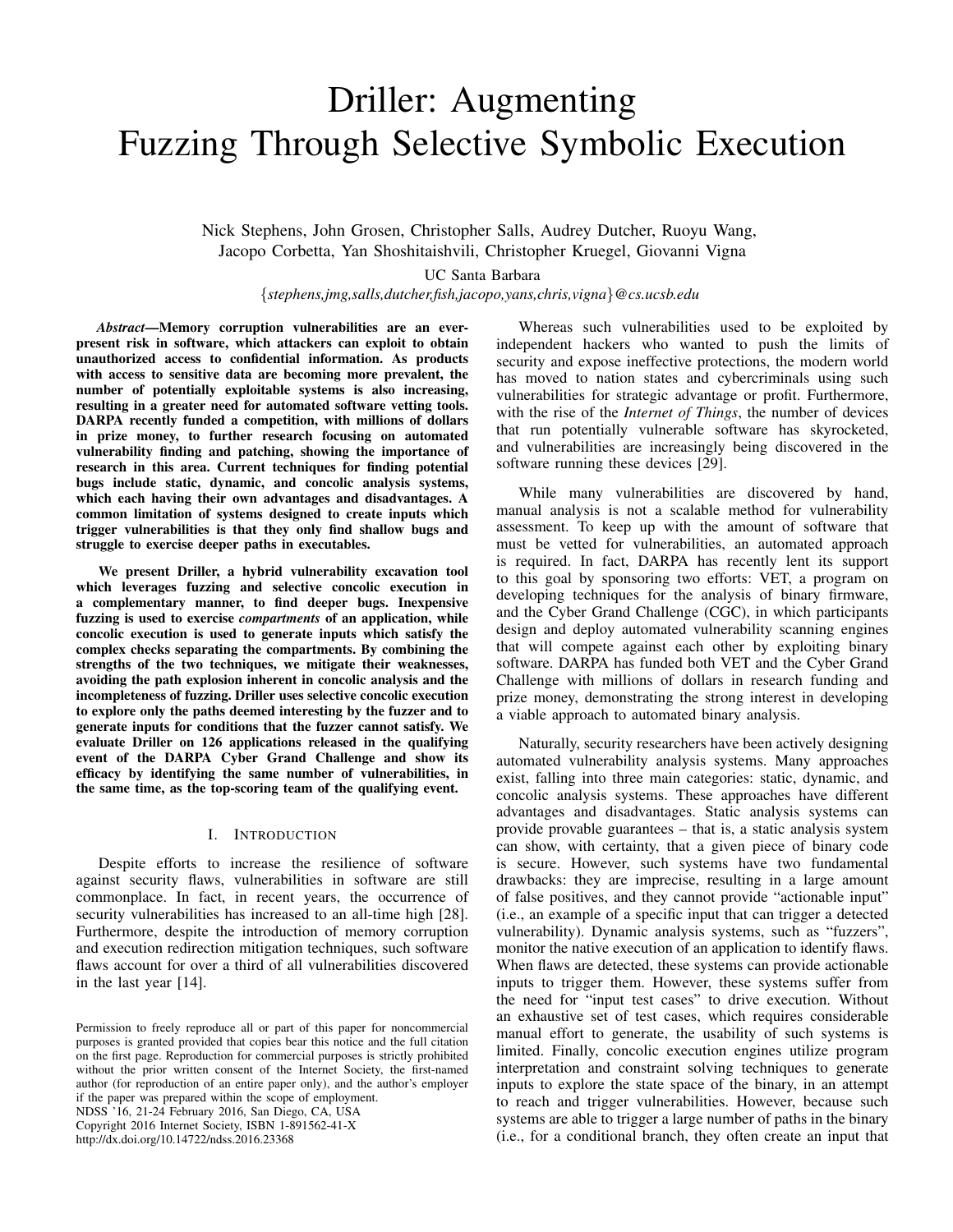causes the branch to be taken and another that does not), they succumb to "path explosion", greatly limiting their scalability.

Because of these drawbacks, most bug-triggering input produced by modern automated analysis systems represents "shallow" bugs in the software. In the case of fuzzers, this is because fuzzers randomly generate new inputs to an application and they likely fail to successfully pass through input-processing code. Concolic execution engines, on the other hand, are often able to recreate properly formatted input to pass through input processing code, but tend to succumb to path explosion, limiting the "depth" of code that they can analyze. Thus, flaws that lie in the deeper logic of an application tend to be missed by these tools, and are usually discovered through manual analysis by human experts [3], [9], [13].

The difference between the types of bugs that can be found by fuzzing and concolic execution can also be viewed in terms of the way in which an application processes user input. We propose two different categories of user input: *general* input, which has a wide range of valid values (e.g., the name of a user) and *specific* input, which has a limited set of valid values (e.g., the hash of the aforementioned name). An application's checks for particular values of specific input effectively split an application into *compartments*, separated by such checks. Fuzzing is proficient at exploring possible values of general input, *within* a compartment, but struggles to identify the precise values needed to satisfy checks on specific input and drive execution flow *between* compartments. On the other hand, selective concolic execution is proficient at determining the values that such specific checks require and, if the path explosion problem were solved, can push execution between compartments.

For example, consider an application that processes commands from the user: the application reads a command name from the user, compares it against a list of commands, and passes user-supplied parameters to the appropriate command handler. In this case, the complex check would be the comparison of the command name: a fuzzer randomly mutating input would have a very small chance of sending the correct input. On the other hand, a concolic execution engine would be well-suited for recovering the correct command name, but might suffer a path explosion in the parameter-processing code. Once the correct command name is determined, a fuzzer is better-suited for exploring the different command parameters that could be sent, without encountering a path explosion.

We realized that this observation can be used to combine multiple analysis techniques, leveraging their strengths while mitigating their weaknesses. For example, a fuzzer can be used to explore the initial compartment of an application and, when it is unable to go further, a concolic execution engine can be leveraged to guide it to the next compartment. Once there, the fuzzer can take over again, exploring the possible inputs that can be provided to the new compartment. When the fuzzer stops making progress again, the concolic execution engine can resume and direct the analysis to the next compartment, and so on. By doing this repeatedly, execution is driven deeper and deeper into the program, limiting the path explosion inherent to concolic execution and ameliorating the incompleteness of dynamic analysis.

Guided by this intuition, we created a system, called

*Driller*, that is a novel vulnerability excavation system combining a genetic input-mutating fuzzer with a selective concolic execution engine to identify deep bugs in binaries. Combining these two techniques allows Driller to function in a scalable way and bypass the requirement of input test cases. In this paper, we will describe the design and implementation of Driller and evaluate its performance on 126 applications released as part of the qualifying event of the DARPA Cyber Grand Challenge.

Driller is not the first work to combine different types of analyses. However, existing techniques either support very specific types of vulnerabilities (while Driller currently detects any vulnerability that can lead to a program crash) [21], [25], do not take full advantage of the capabilities offered by dynamic analysis (and, specifically, fuzzing) [19], or are affected by the path explosion problem [4], [8], [10], [20]. We show that Driller identifies more vulnerabilities in these binaries than can be recovered separately by either fuzzing or concolic execution, and demonstrate the efficacy of our approach by discovering the same number of vulnerabilities, within the same amount of time, on the same dataset, as the winning team of the Cyber Grand Challenge qualifying event. Furthermore, we perform additional evaluations to show that this would not be possible without Driller's contribution (i.e., using traditional fuzzing or symbolic execution approaches).

In summary, this paper makes the following contributions:

- We propose a new method to improve the effectiveness of fuzzing by leveraging selective concolic execution to reach deeper program code, while improving the scalability of concolic execution by using fuzzing to alleviate path explosion.
- We designed and implemented a tool, Driller, to demonstrate this approach.
- We demonstrate the effectiveness of Driller by identifying the same number of vulnerabilities, on the same dataset, as the winning team of the Cyber Grand Challenge qualifying event.

# II. RELATED WORK

Driller is a guided whitebox fuzzer which builds on top of state-of-the-art fuzzing techniques, adding concolic execution to achieve effective vulnerability excavation. As some other existing vulnerability excavation tools also combine multiple techniques, we will use this section to distinguish Driller from other solutions which draw on related techniques.

## *A. Guided Fuzzing*

Fuzzing was originally introduced as one of several tools to test UNIX utilities [23]. Since then, it has been extensively used for the black-box security testing of applications. However, fuzzing suffers from a lack of guidance – new inputs are generated based on random mutations of prior inputs, with no control over which paths in the application should be targeted.

The concept of guided fuzzing arose to better direct fuzzers toward specific classes of vulnerabilities. For example, many studies have attempted to improve fuzzing by selectively choosing optimal test cases, honing in on interesting regions of code contained in the target binary [21], [25]. Specifically,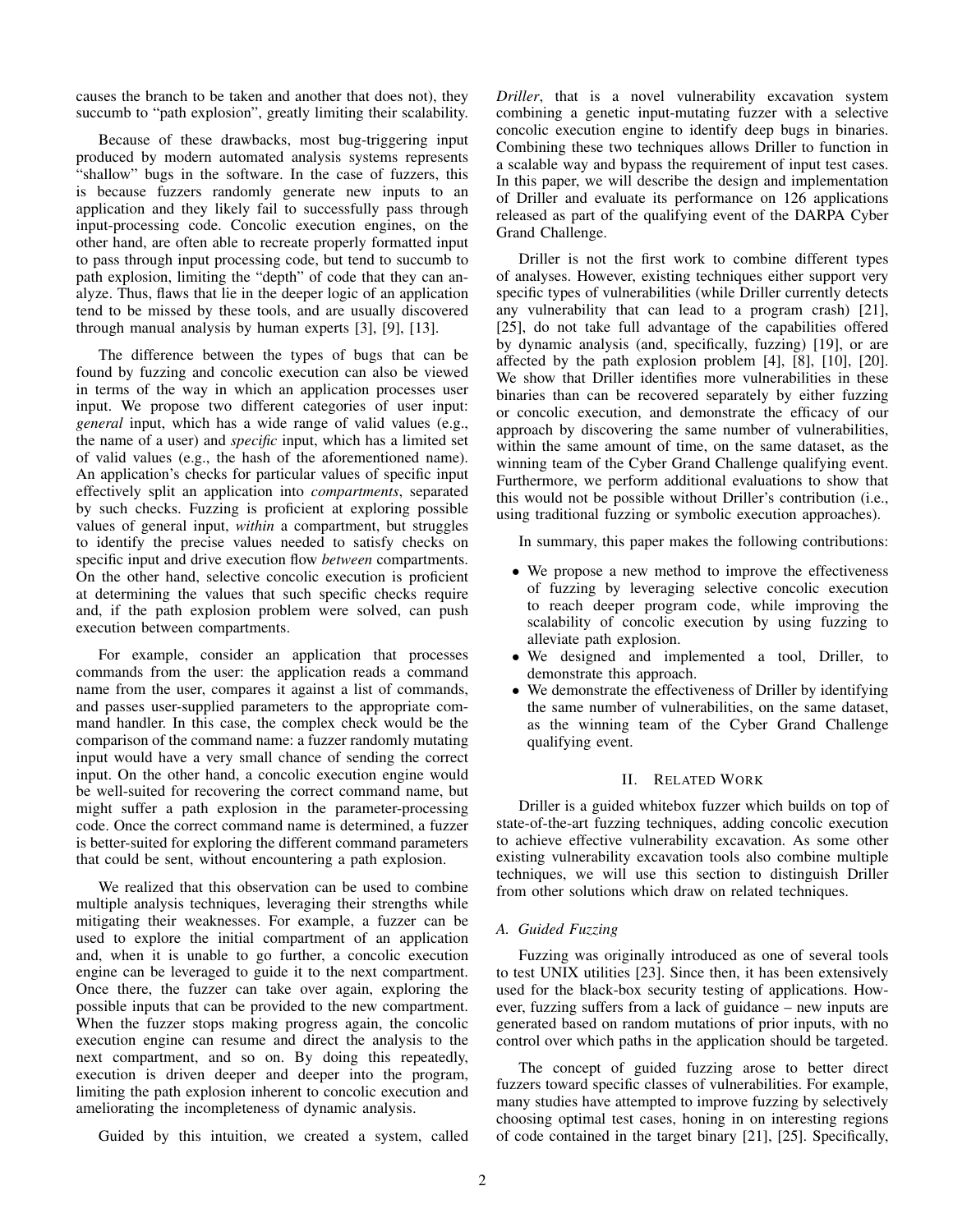Dowser [21] uses static analysis to first identify regions of code that are likely to lead to a vulnerability involving a buffer overflow. To analyze this code, Dowser applies taint-tracking to available test cases to determine which input bytes are processed by these code regions and symbolically explores the region of code with only these bytes being symbolic. Unfortunately, Dowser has two drawbacks: it requires test cases to reach the region of code containing the memory corruption vulnerability, and it only supports buffer overflow vulnerabilities. Unlike Dowser, Driller supports arbitrary vulnerability specifications (though the current implementation focuses on vulnerabilities that lead to a crash) and does not require input test cases. Additionally, Dowser still suffers from the path explosion problem of symbolic execution, while Driller mitigates this problem through its use of fuzzing.

Similar to Dowser, BuzzFuzz [17] applies taint-tracking to sample input test cases to discover which input bytes are processed by 'attack-points' defined by the auditor, most often system call arguments and library code. Unlike BuzzFuzz, Driller does not rely on input test cases that reach vulnerable code, nor does it rely on auditor defined 'attack-points'.

In another attempt to improve the state of fuzzing, Flayer [15] allows an auditor to skip complex checks in the target application at-will. This allows the auditor to fuzz logic deeper within the application without crafting inputs which conform to the format required by the target, at the cost of time spent investigating the validity of crashing inputs found. Similarly, Taintscope uses a checksum detection algorithm to remove checksum code from applications, effectively "patching out" branch predicates which are difficult to satisfy with a mutational approach [30]. This enables the fuzzer to handle specific classes of difficult constraints. Both these approaches, however, either require a substantial amount of human guidance in Flayer's case, or manual effort to determine false positives during crash triaging. Driller does not modify any code of the target application, meaning crashes discovered do not require an in-depth investigation, additionally Driller does not require human intervention, as it attempts to discover well-formed inputs using its concolic execution backend.

Another approach is Hybrid Fuzz Testing, in which limited symbolic exploration is utilized to find "frontier nodes" [26]. Fuzzing is then employed to execute the program with random inputs, which are preconstrained to follow the paths leading to a frontier node. This method is useful for ensuring that the fuzzed inputs take different paths early in the execution of the binary, but it does not handle complex checks, deeper in the program, which separate compartments. Additionally, the path explosion problem effectively prevents the symbolic exploration from solving more than just the shallow checks in the binary.

## *B. Whitebox Fuzzing*

Other systems attempt to blend fuzzing with symbolic execution to gain maximal code coverage [6], [7], [19], [20]. These approaches tend to augment fuzzing by symbolically executing input produced by a fuzzing engine, collecting symbolic constraints placed on that input, and negating these constraints to generate inputs that will take other paths. However, these tools lack Driller's key insight, that symbolic execution is best used to recover input for driving code execution between application compartments. Without this insight, the unique capabilities of symbolic execution are wasted on creating divergent paths *within* compartments. These tools are, in essence, symbolic execution engines acting in a *serialized* manner, one path at a time, and as such, they are deeply affected by the path explosion problem.

While Driller is similar in a number of implementation details, we propose that we can offload the majority of unique path discovery to an instrumented fuzzing engine. We limit our costly symbolic execution invocations to satisfy conditions that will allow us to enter additional compartments for fuzzing. Since we only use symbolic execution for generating the basic block transitions that the fuzzer has not been able to generate itself, the symbolic execution engine handles a manageable number of inputs. Conversely, the aforementioned tools repetitively negate constraints using concolic execution, slowly analyzing an exponentially increasing number of transitions, most of which can be analyzed more efficiently by a fuzzer.

## *C. Concolic Execution*

With the continuing increase of computing power in recent years, *concolic execution* (also known as *dynamic symbolic execution*) has risen in popularity. Introduced with EXE [5], refined with KLEE [4], and applied to binary code with Mayhem [8] and S2E [10], concolic execution engines interpret an application, model user input using symbolic variables, track constraints introduced by conditional jumps, and use constraint solvers to create inputs to drive applications down specific paths. While these systems are powerful, they suffer from a fundamental problem: if a conditional branch depends on symbolic values, it is often possible to satisfy *both* the taken and non-taken condition. Thus, the state has to *fork* and both paths must be explored. This quickly leads to the well-known path explosion problem, which is the primary inhibitor of concolic execution techniques.

Various approaches have been attempted to mitigate the path explosion problem. Veritesting [1] proposed an advanced path merging technique to reduce the number of paths being executed, Firmalice [29] performs extensive static analysis and limits symbolic execution to small slices of code, and under-constrained symbolic execution exchanges precision for scalability [16], [27]. However, these techniques either fail to mitigate the path explosion problem (Veritesting delays the explosion, but such explosion still eventually occurs) or produce inputs that are not directly actionable (for example, the slicing done by Firmalice produces inputs that satisfy the constraints of a particular slice, but no input is provided to *reach* the code in the first place).

Driller attempts to mitigate this by offloading most of the path exploration task to its fuzzing engine, using concolic execution only to satisfy complex checks in the application that guard the transition between compartments.

#### III. DRILLER OVERVIEW

A core intuition behind the design of Driller is that applications process two different classes of user input: *general* input, representing a wide range of values that can be valid, and *specific* input, representing input that must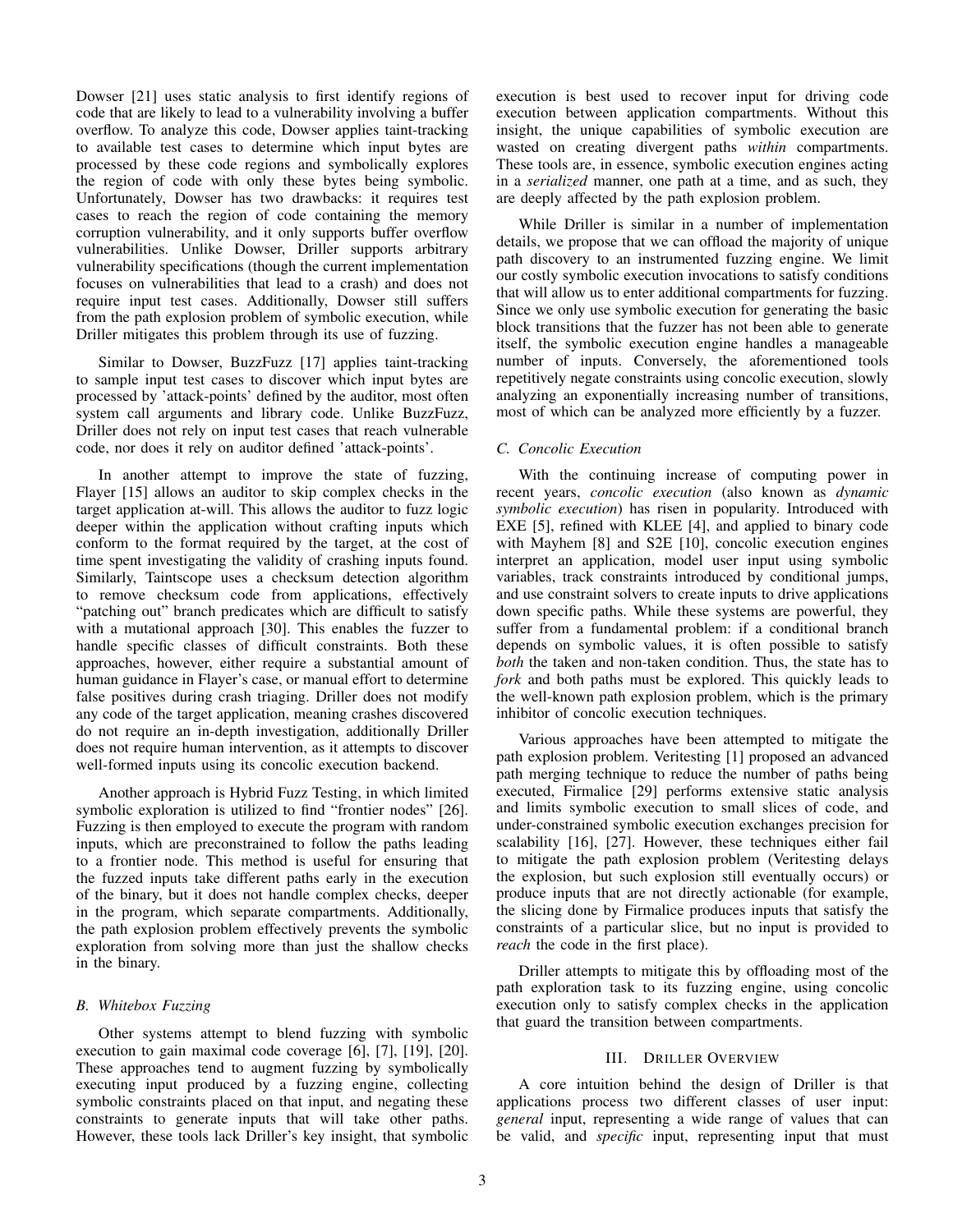take on one of a select few possible values. Conceptually, an application's checks on the latter type of input split the application into *compartments*. Execution flow moves between compartments through checks against specific input, while, within a compartment, the application processes general input. This concept is explored in more depth in Section VI-G in the context of an actual binary in our experimental dataset.

Driller functions by combining the speed of fuzzing with the input reasoning ability of concolic execution. This allows Driller to quickly explore portions of binaries that do not impose complex requirements on user input while also being able to handle, without the scalability issues of pure concolic execution, complex checks on specific input. In this paper, we define "complex" checks as those checks that are too specific to be satisfied by input from an input-mutating fuzzer.

Driller is composed of multiple components. Here, we will summarize these components and provide a high-level example of Driller's operation. In the rest of the paper, we will describe these components in depth.

- Input test cases. Driller can operate without input test cases. However, the presence of such test cases can speed up the initial fuzzing step by pre-guiding the fuzzer toward certain compartments.
- Fuzzing. When Driller is invoked, it begins by launching its fuzzing engine. The fuzzing engine explores the first compartment of the application until it reaches the first complex check on specific input. At this point, the fuzzing engine gets "stuck" and is unable to identify inputs to search new paths in the program.
- Concolic execution. When the fuzzing engine gets stuck, Driller invokes its selective concolic execution component. This component analyzes the application, pre-constraining the user input with the unique inputs discovered by the prior fuzzing step to prevent a path explosion. After tracing the inputs discovered by the fuzzer, the concolic execution component utilizes its constraint-solving engine to identify inputs that would force execution down previously unexplored paths. If the fuzzing engine covered the previous compartments before getting stuck, these paths represent execution flows into new compartments.
- Repeat. Once the concolic execution component identifies new inputs, they are passed back to the fuzzing component, which continues mutation on these inputs to fuzz the new compartments. Driller continues to cycle between fuzzing and concolic execution until a crashing input is discovered for the application.

# *A. Example*

To elucidate the concept behind Driller, we provide an example in Listing 1. In this example, the application parses a configuration file, containing a magic number, received over an input stream. If the received data contains syntax errors or an incorrect magic number, the program exits. Otherwise, control flow switches based on input between a number of new compartments, some of which contain memory corruption flaws.

Driller begins its operation by invoking its fuzzing engine and fuzzing the first compartment of the application. These fuzzed nodes are shown shaded in a control-flow graph of the program in Figure 1. This fuzzing step explores the first compartment and gets stuck on the first complex check – the comparison with the magic number. Then, Driller executes the concolic execution engine to identify inputs that will drive execution past the check, into other program compartments. The extra transitions discovered by the concolic execution component, for this example, are shown in Figure 2.

After this, Driller enters its fuzzing stage again, fuzzing the second compartment (the initialization code and the check against keys in the configuration file). The coverage of the second fuzzing stage is shown in Figure 3. As shown, the fuzzer cannot find any arms of the key switch besides the default. When this second fuzzing invocation gets stuck, Driller leverages its concolic execution engine to discover the "crashstring" and "set\_option" inputs, shown in Figure 4. The former leads directly to the bug in the binary.

It is important to note that while neither symbolic execution nor fuzzing by themselves could find this bug, Driller can. There are several areas in this example where Driller's hybrid approach is needed. The parsing routines and initialization code have a great amount of complicated control flow reasoning about highly stateful data, which would lead to path explosion, slowing down symbolic execution to the point of uselessness. Additionally, and as noted before, the magic number check foils traditional fuzzing approaches by requiring highly specific input, too small to be reasonably found within its search space. Other common programming techniques that hinder fuzzing approaches include the use of hash functions to validate input. For this reason, a composition of concolic execution and fuzzing has the potential of achieving better results.

```
\begin{array}{c|c} 1 & \text{int } \text{main} \ (\text{void}) \\ 2 & \text{config\_t} * \text{col} \end{array}2 config t * config = read_config ();<br>3 if (config == NULL) {
 \begin{array}{c} 3 \\ 4 \end{array} if (config == NULL) {<br>puts("Configuration
 4 puts ("Configuration syntax error");<br>
\begin{bmatrix} 5 \end{bmatrix} return 1;
             return 1;rac{6}{7}if (config \rightarrow magic != MAGIC_NUMBER) {
 8 puts ("Bad magic number");
 9 return 2;
10 }
11 initialize (config);
\frac{12}{13}13 char *directive = config →directives [0];<br>14 if (!strcmp(directive, "crashstring")) {
15 program bug ();
\frac{16}{17}17 else if (!strcmp(directive, "set_option")) {<br>18 set option(config->directives [1]);
             set\_option (config \rightarrow directives [1]);
19 }
\begin{array}{c|c}\n 20 & \text{else} \\
 21 & \text{defa}\n \end{array}\mathbf{default}();
22 }
23
24 return 0;
25 }
```
Listing 1. An example requiring fuzzing and concolic execution to work together.

#### IV. FUZZING

Fuzzing is a technique that executes an application with a wide set of inputs, checking if these inputs cause the application to crash. To retain speed of execution, fuzzers are minimally invasive – they perform minimal instrumentation on the underlying application and mostly monitor it from the outside.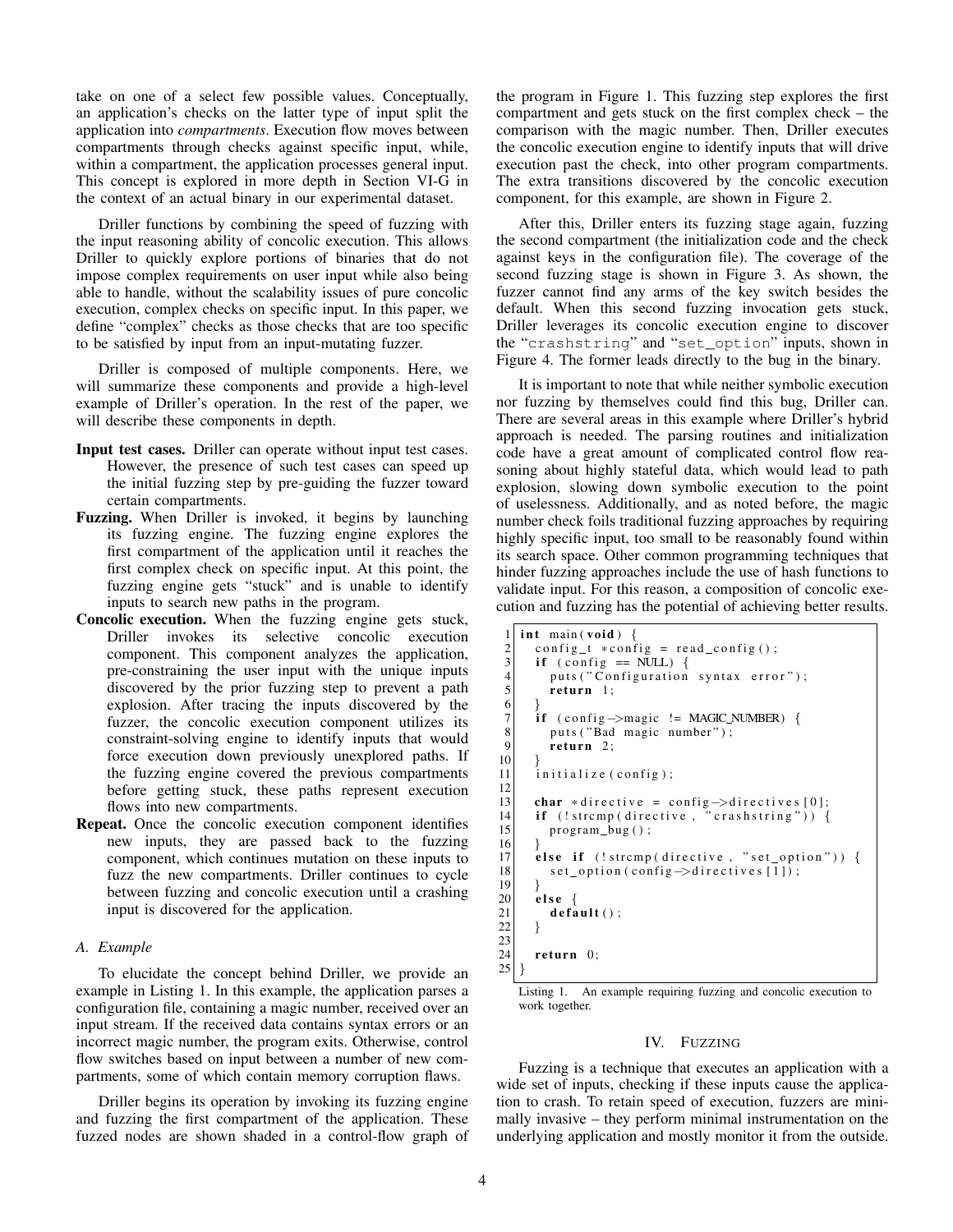



Fig. 2. The nodes found by the first invocation of concolic execution.

Recent years have seen many improvements to fuzzing engines. In this section, we will detail improvements that are relevant to Driller's performance.

To implement Driller, we leveraged a popular off-the-shelf fuzzer, American Fuzzy Lop (AFL) [31]. Our improvements mostly deal with integrating the fuzzer with our concolic execution engine. No changes to the logic of AFL were made. AFL relies on instrumentation to make informed decisions on which paths are interesting. This instrumentation can be either introduced at compile-time or via a modified QEMU [2], we opted for a QEMU-backend to remove reliance on source code availability. While we discuss important features of Driller's fuzzer-component, AFL, in this section, we do not claim credit for their invention or implementation.

## *A. Fuzzer Features*

A modern fuzzer implements many features to better identify crashing inputs. In this section, we will list and describe the most important AFL features, mentioning how they are used by Driller.

- Genetic fuzzing. AFL carries out input generation through a genetic algorithm, mutating inputs according to geneticsinspired rules (transcription, insertion, etc.) and ranking them by a fitness function. For AFL, the fitness function is based on *unique* code coverage – that is, triggering an execution path that is different than the paths triggered by other inputs.
- State transition tracking. AFL tracks the union of control flow transitions that it has seen from its inputs, as tuples of the source and destination basic blocks. Inputs are prioritized for "breeding" in the genetic algorithm based on their discovery of new control flow transitions, meaning that inputs that cause the application to execute in a different way get priority in the generation of future inputs.
- Loop "bucketization". Handling loops is a complicated problem for fuzzing engines and concolic execution engines alike. To help reduce the size of the path space for loops, the following heuristic is performed. When AFL detects that a path contains iterations of a loop, a secondary calculation is triggered to determine whether that path should be eligible for breeding. AFL determines the number of loop iterations that were executed and





Fig. 3. The nodes found by the fuzzer, supplemented with the result of the first Driller run.

Fig. 4. The nodes found by the second invocation of concolic execution.

compares it against previous inputs that caused a path to go through the same loop. These paths are all placed into "buckets" by the logarithm of their loop iteration count (i.e., 1, 2, 4, 8, and so on). One path from each bucket is considered for breeding in the genetic algorithm. This way, only  $log(N)$  paths must be considered for each loop as opposed to the naive approach of  $N$  paths.

Derandomization. Program randomization interferes with a genetic fuzzer's evaluation of inputs – an input that produces interesting paths under a given random seed might not do so under another. We pre-set AFL's QEMU backend to a specific random seed to ensure consistent execution. Later, when a crashing input is discovered, we use our concolic execution engine to recover any "challenge-response" behavior or vulnerabilities that rely on leaking randomness. For example, a "challengeresponse" process in a binary echoes random data to the user and expects the same data echoed back to it. Without removing randomization, the fuzzing component would likely fail this check every time and explore very few paths. If the randomness is instead constant, the program accepts the same input each time, leaving the fuzzer (or the concolic execution component) free to find this one value and subsequently explore further. After a crash is found, the randomness can instead be modeled symbolically, as described in section V-D4, and the crashing input can be patched accordingly.

These features allow AFL to rapidly discover unique paths through an application, performing the brunt of the path discovery work within a given compartment of the application. However, the limitations of fuzzing are well-known.

# *B. Fuzzer Limitations*

Because fuzzers randomly mutate input, and genetic fuzzers, in turn, mutate input that has, in the past, generated unique paths through a binary, they are able to quickly discover different paths that process "general" input (i.e., input that has many different values that can trigger meaningful program behavior). However, the generation of "specific" input to pass complex checks in the application (i.e., checks that require inputs with one of very few specific values) is very challenging for fuzzers.

Consider the example in Listing 2.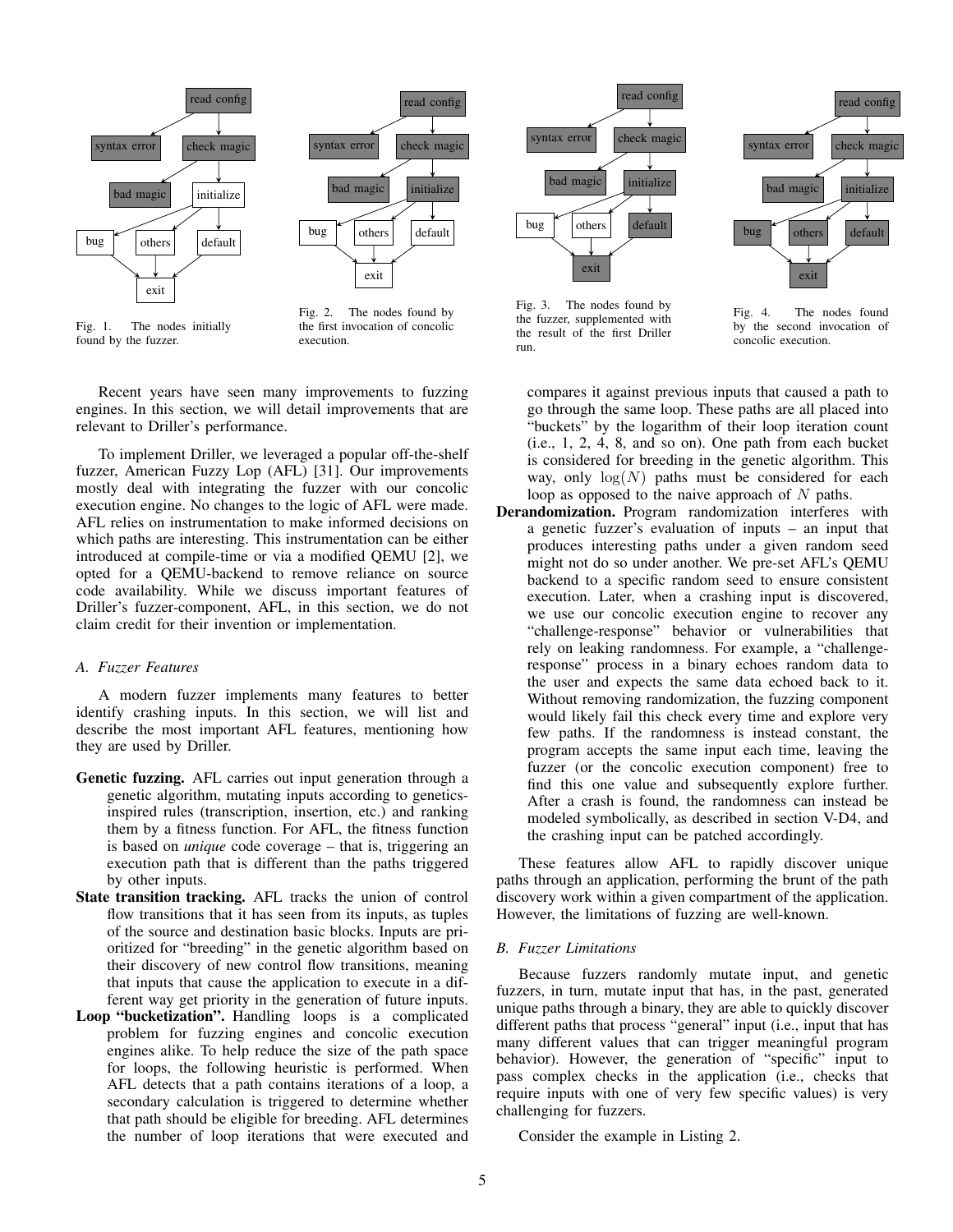```
1 int main (void)
2 {
       int x:read(0, \&x, sizeof(x));5
       if (x == 0x0123ABCD)vulnerable ();
8 }
```
Listing 2. A difficult program to fuzz.

This application reads a value from the user and compares it against a specific value. If the correct value is provided, the application will crash. However, due to the nature of fuzzing, it is extremely unlikely that a fuzzer will ever satisfy the predicate. For a non-instrumented fuzzer (i.e., one that chooses random values for the input), the likelihood that the fuzzer will discover the bug is the infinitesimal 1 out of  $2^{32}$ . For an instrumented fuzzer, the control flow layout of this binary will result in a single path being discovered. Without the ability to prioritize new paths (as there are none), an instrumented fuzzer will be reduced to applying random mutations on the existing paths which is, in essence, the same as the non-instrumented case, with the same infinitesimally small chance of success.

## *C. Transition to Concolic Execution*

Driller aims to complement the fundamental weakness of fuzzing, determining specific user input required to pass complex checks, by leveraging the strength of concolic execution. When the fuzzing component has gone through a predetermined amount (proportional to the input length) of mutations without identifying new state transitions, we consider it "stuck". Driller then retrieves the inputs that the fuzzer has deemed "interesting" in the current compartment and invokes the concolic execution engine on them.

The fuzzer identifies inputs as interesting if one of two conditions holds:

- 1) The path that the input causes the application to take was the first to trigger some state transition.
- 2) The path that the input causes the application to take was the first to be placed into a unique "loop bucket".

These conditions keep the number of inputs that are handed to the concolic execution component down to a reasonable number, while retaining a high chance of passing along inputs that the concolic execution can mutate to reach the next compartment in the application.

## V. SELECTIVE CONCOLIC EXECUTION

When Driller determines that the fuzzer is unable to find additional state transitions, the concolic execution engine is invoked. The insight behind Driller's use of concolic execution is as follows: one of the main causes of fuzzers failing to find new state transitions in a program is the inability of fuzzers to generate specific input to satisfy complex checks in the code. The concolic execution engine is used to leverage a symbolic solver to *mutate* existing inputs that reach but fail to satisfy complex checks into new inputs that reach and *satisfy* such checks.

When Driller invokes the concolic execution engine, it passes all of the "interesting" inputs (as defined in Section IV-C) that were identified by the fuzzing engine.

Each input is traced, symbolically, to identify state transitions that the fuzzing engine was unable to satisfy. When such a transition is identified, the concolic execution engine produces input that would drive execution through this state transition.

After the concolic execution engine finishes processing the provided inputs, its results are fed back into the fuzzing engine's queue and control is passed back to the fuzzing engine, so that it can quickly explore the newly found compartments of the application.

The remainder of this section will describe Driller's implementation of concolic execution and the specific adaptations that we made for Driller's problem domain.

#### *A. Concolic Execution*

We leveraged angr [29], a recently open-sourced symbolic execution engine, for Driller's concolic execution engine. The engine is based on the model popularized and refined by Mayhem and S2E [8], [10]. First the engine translates binary code into Valgrind's VEX [24] intermediate representation, which is interpreted to determine the effects of program code on a *symbolic state*. This symbolic state uses *symbolic variables* to represent input that can come from the user or other data that is not constant, such as data from the environment. A symbolic variable is a variable (such as  $X$ ) that can yield a number of possible concrete solutions (such as the number 5). Other values, such as constants hardcoded in the program, are modeled as concrete values. As the execution progresses, *symbolic constraints* are added to these variables. A constraint is a limiting statement on the potential solutions of the symbolic value (for example,  $X < 100$ ). A concrete solution is any value of  $X$  that will satisfy these constraints.

The analysis engine tracks all concrete and symbolic values in memory and registers (the aforementioned symbolic state) throughout execution. At any point in the program that the engine reaches, a constraint resolution can be performed to determine a possible input that satisfies the constraints on all symbolic variables in the state. Such an input, when passed to a normal execution of the application, would drive the application to that point. The advantage of concolic execution is that it can explore and find inputs for any path that the constraint solver can satisfy. This makes it useful for identifying solutions to complex comparisons (up to and including certain hash functions) that a fuzzer would be unlikely to ever brute force.

Driller's symbolic memory model can store both concrete and symbolic values. It uses an index-based memory model in which read addresses may be symbolic, but write address are always concretized. This approach, popularized by Mayhem, is an important optimization to keep the analysis feasible: if both read and write addresses were symbolic, a repeated read and write using the same symbolic index would result in a quadratic increase in symbolic constraints or, depending on the implementation details of the symbolic execution engine, the complexity of the stored symbolic expressions. Thus, symbolic write addresses are always concretized to a single valid solution. Under certain conditions, as proposed by literature in the field, symbolic values are concretized to a single potential solution [8].

The symbolic memory optimizations increase the scalability of the concolic execution engine, but can result in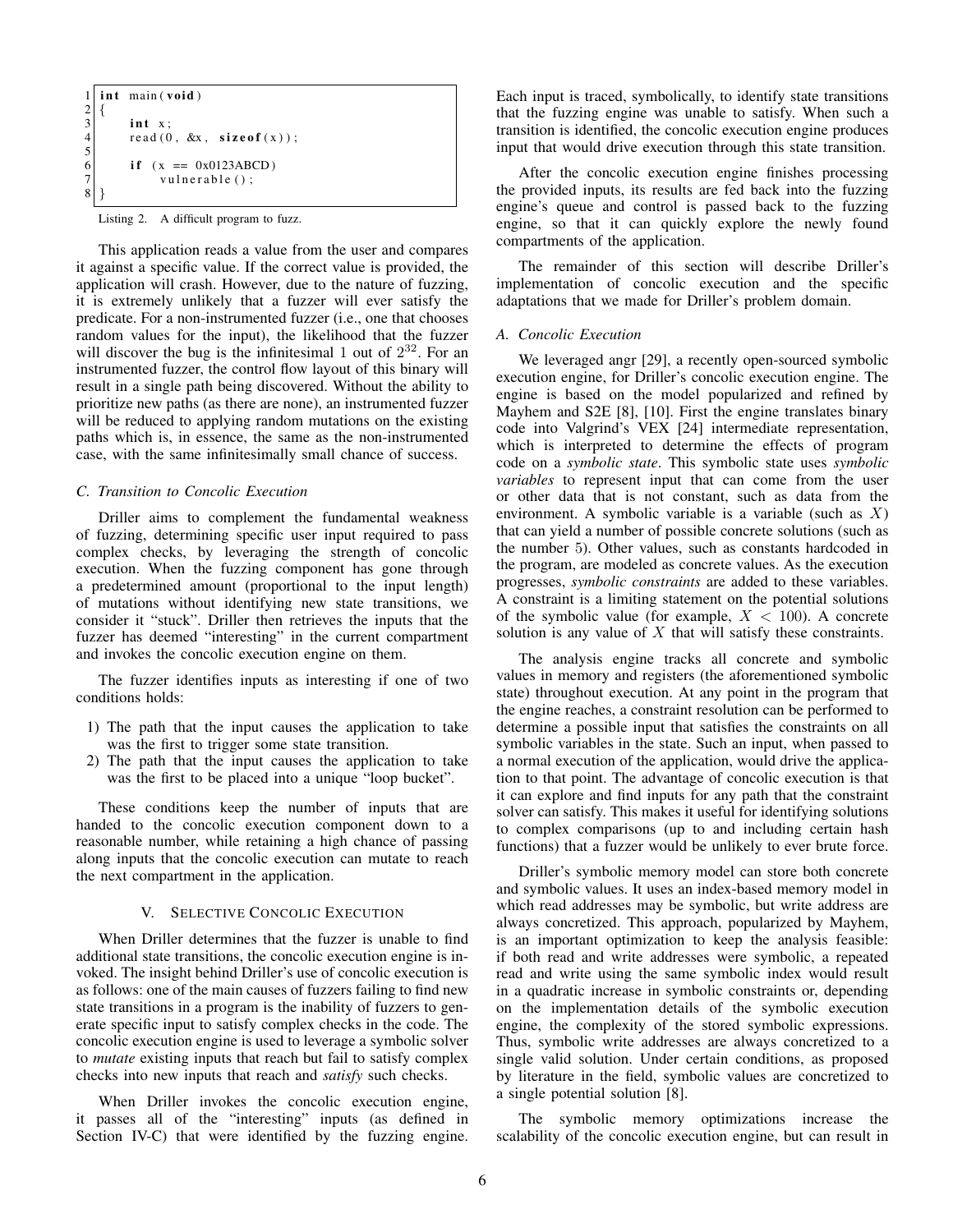an incomplete state space, where fewer solutions are possible. Unfortunately, this is a trade-off that must be made to make analysis of real-world binaries realistic.

## *B. Example*

Concolic execution is good at solving different problems than fuzzing. Recall the example demonstrating the drawback of fuzzing, from Section IV-B, reproduced in Listing 3.. Because of the exactness of the input required to pass the check guarding the call to the vulnerable function, fuzzing is unable to explore that piece of code in a reasonable time frame.

|                | $1$ int main (void)                    |
|----------------|----------------------------------------|
|                |                                        |
| $\overline{3}$ | $int x$ :                              |
| $\overline{4}$ | read $(0, \&x, \text{size of } (x))$ ; |
| 5              |                                        |
| 6              | if $(x == 0x0123ABCD)$                 |
|                | $v$ ulnerable $()$ ;                   |
|                |                                        |
|                |                                        |



However, a concolic execution engine will be able to easily satisfy this check and trigger the vulnerable function. For this example, concolic execution only needs to explore a small number of paths to find one which reaches the bug in this example, but for bigger binaries and real-world examples, there will be far too many paths to explore in the same manner.

#### *C. Limitations*

The traditional approach to concolic execution involves beginning concolic execution from the beginning of a program and exploring the path state with the symbolic execution engine to find as many bugs as possible. However, this approach suffers from two major limitations.

First, concolic execution is slow. This is caused by the need to interpret application code (as opposed to natively executing it, as with a fuzzer) and by the overhead involved in the constraint solving step. Specifically, the latter operation involves the solution of an NP-complete problem, making the generation of potential inputs (and the determination of which conditional jumps are feasible) time-consuming.

Worse, symbolic execution suffers from the state explosion problem. The number of paths grows exponentially as the concolic execution engine explores the program, and it quickly becomes infeasible to explore more than a tiny fraction of the paths. Consider the example in Listing 4. In this program, the vulnerable() is triggered when the user enters exactly 25 B characters, but this is a condition difficult to express in a symbolic execution framework. Symbolic execution of this program will cause a huge state explosion as the simulated CPU steps down the recursive calls into the check() function. Each execution of the ternary conditional comparing a character to the literal B splits every simulated state into two, eventually resulting in  $2^{100}$  possible states, which is an infeasible amount to process.

A genetic fuzzer that selects inputs based on state transitions, on the other hand, does not reason about the whole state-space of a program, but only on the state transitions triggered by inputs. That is, it will focus chiefly on the number of times, for example, the check on line 5 succeeds. That is, regardless of *where* the B characters are in the input, states will be judged based on the *number* of them in the input, avoiding the path explosion problem.

While progress has been made toward reducing this problem with intelligent state merging [1], the general problem remains.

```
1 int check (char *x, int depth) {<br>2 if (depth >= 100) {
\begin{array}{c|c} 2 & \text{if (depth >= 100) {}} \\ \hline 3 & \text{return 0}; \end{array}\begin{array}{c} 3 \\ 4 \end{array} return 0;<br>4 } else {
 \begin{array}{c} 4 \\ 5 \end{array} } else {<br>int co
 5 int count = (*x == 'B') ? 1 : 0;<br>6 count += check(x+1, depth+1);
 6 count += check (x+1, \text{ depth } +1);<br>
7 return count;
             return count;
\begin{bmatrix} 8 \\ 9 \end{bmatrix} }
     9 }
10
11 int main (void) {
12 char x [100];
13 read (0, x, 100);
\frac{14}{15}if ( check(x, 0) == 25)16 vulnerable ();
17 }
```
Listing 4. A program that causes a path explosion under concolic execution.

#### *D. Concolic Execution in Driller*

In most cases, fuzzing can adequately explore a large portion of paths on its own, simply by finding them with random bit flips and other mutation strategies. By utilizing native execution, it will outperform concolic execution in most cases where it can randomly trigger the paths. Thus, most of the work is offloaded from the concolic execution engine to the fuzzer, which will find many paths quickly, letting the concolic engine just work on solving the harder constraints.

When fuzzing is unable to discover inputs that result in new execution paths, the concolic execution engine is invoked. It traces the paths discovered by the fuzzing, identifies inputs that diverge into new program components, and performs limited symbolic exploration. Additionally, when a crashing input is found by the fuzzing component, the concolic execution engine "re-randomizes" it to recover the parts of a crashing input that are dependent on randomness and other environmental factors.

*1) Pre-constrained Tracing:* Driller uses concolic execution to trace the interesting paths from the fuzzer and generate new inputs. A key factor in the effectiveness of this approach is that it allows Driller to avoid the path explosion inherent in concolic exploration, because only the path representing the application's processing of that input is analyzed.

When traces are passed from the fuzzer to the symbolic execution, the goal is to discover new transitions that fuzzing had not previously found. Driller's concolic execution engine traces the input, following the same path that was taken by the fuzzer. When Driller comes upon a conditional control flow transfer, it checks if *inverting* that condition would result in the discovery of a new state transition. If it will, Driller produces an example input that will drive execution through the new state transition instead of the original control flow. By doing this Driller's concolic execution engine guides the fuzzing engine to new compartments of the application. After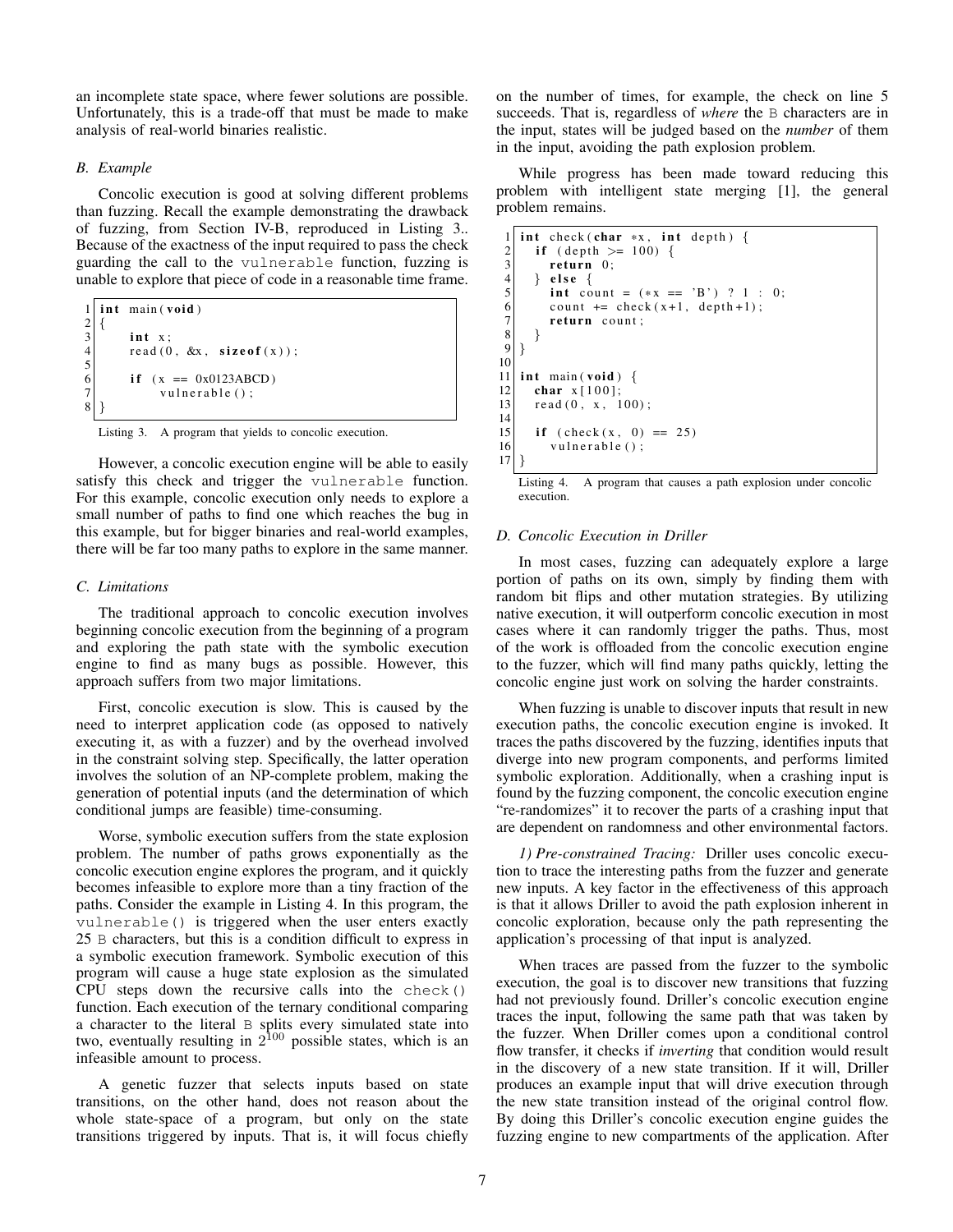producing the input, Driller continues following the matching path to find additional new state transitions.

*2) Input Preconstraining:* Driller uses *preconstraining* to ensure that the results of the concolic execution engine are identical to those in the native execution while maintaining the ability to discover new state transitions. In preconstrained execution, each byte of input is constrained to match each actual byte that was output by the fuzzer, e.g.,  $/\text{dev}/\text{stdin}[0] == 'A'.$  When new possible basic block transitions are discovered, the preconstraining is briefly removed, allowing Driller to solve for an input that would deviate into that state transition. Preconstraining is necessary to generate identical traces in the symbolic execution engine and make the limited concolic exploration feasible.

To demonstrate how input preconstraining works in Driller, we use the example in Listing 5, which is similar to the example from Section V-C with the addition that, to reach the vulnerable function, we must provide a magic number (0x42d614f8) at line 18. After fuzzing the input, Driller eventually recognizes that it is not discovering any new state transitions, since the fuzzer alone cannot guess the correct value. When concolic execution is invoked to trace an input, Driller first constrains all of the bytes in the symbolic input to match those of the traced input. As the program is symbolically executed, there is only one possibility for each branch, so exactly one path is followed. This prevents the path explosion that was described in Section V-C. When execution reaches line 18, however, Driller recognizes that there is an alternate state transition that has never been taken during fuzzing. Driller then removes the preconstraints that were added at the beginning of the execution not including the predicates placed by symbolically executing the program with the traced input. The bytes in the character array  $x$  are partially constrained by the path, and the value of magic is constrained by the equality check if  $(magic == 0x42d614f8)$ . The concolic execution engine thus creates an input that contains 25 instances of B and a magic value of 0x42d614f8. This passes the check in line 18 and reaches the vulnerable function.

```
\frac{1}{2} int check (char *x, int depth) {<br>if (depth >= 100) {
 2 if ( depth >= 100) {<br>return 0;
 \begin{array}{c} 3 \\ 4 \end{array} return 0;<br>4 } else {
 \begin{array}{c} 4 \\ 5 \\ 6 \end{array} } else {<br>tint co<br>count
           int count = (*x == 'B') ? 1 : 0;6 count += check (x+1, \text{ depth } +1);<br>
7 return count;
           return count;
 8 }
    \}10
11 int main (void) {
12 char x [100];
13 int magic;
14 read (0, x, 100);
15 read (0, \text{ } \& \text{magic}, \; 4);
\frac{16}{17}if ( check(x, 0) == 25)18 if (magic == 0x42d614f8)19 vulnerable ();
20 }
```
Listing 5. An application showcasing the need for pre-constraining of symbolic input.

*3) Limited Symbolic Exploration:* In an attempt to reduce the number of expensive concolic engine invocations we also introduce a symbolic exploration stub to discover more state transitions lying directly after a newly discovered state transition. This symbolic exploration stub explores the surrounding area of the state transition until a configurable number of basic blocks has been traversed by the explorer. Once this number of blocks has been discovered, Driller concretizes inputs for all paths discovered by the explorer. We reason that doing this prevents the fuzzer from getting "stuck" quickly after being provided with a Driller-generated input. In a number of cases, Driller generates a new input that gets only partway through a multi-part complex check and must immediately be retraced to allow the fuzzer to proceed deeper into the binary. The symbolic exploration stub is a small optimization which allows Driller to find further state transitions, before they are requested, without having to retrace its steps.

*4) Re-randomization:* Random values introduced during a program run can disrupt fuzzing attempts as described earlier. Listing 6 displays a small program which challenges the user to reflect back a random input. This makes fuzzing unstable because we can never know the concrete value of challenge without monitoring the program output.

```
\begin{bmatrix} 1 \\ 2 \end{bmatrix} int main (void) {<br>int challeng
\begin{array}{c|c} 2 & \text{int challenge} ; \\ 3 & \text{int response} : \end{array}int response;
 \frac{4}{5}challenge = random();
 \frac{6}{7}write(1, & challenge, sizeof( challenge));8 read (0, & response, size of (response));
9 if (challenge = response)<br>10 abort();
                  abort();
11
12}
```
Listing 6. A program which requires re-introducing randomness.

Once a vulnerability is discovered, we use symbolic execution to trace crashing inputs and recover input bytes that need to satisfy dynamic checks posed by the target binary (such as the challenge-response in the example of Listing 6). By inspecting the symbolic state at crash time and finding the relationships between the application's output and the crashing input, Driller can determine the application's challenge-response protocol. In this example, we can see that the symbolic bytes introduced by the call to read are constrained to being equal to the bytes written out by the call to write. After determining these relationships, we can generate an exploit specification that handles randomness as it occurs in a real environment.

## VI. EVALUATION

To determine the effectiveness of our approach, we performed an evaluation on a large dataset of binaries. The goal of our evaluation is to show two things: first, Driller considerably expands the code coverage achieved by an unaided fuzzer, and, second, this increased coverage leads to an increased number of discovered vulnerabilities.

# *A. Dataset*

We evaluated Driller on applications from the qualifying event of the DARPA Cyber Grand Challenge (CGC) [11], a competition designed to "test the abilities of a new generation of fully automated cyber defense systems" [11]. During the event, competitors had 24 hours to autonomously find memory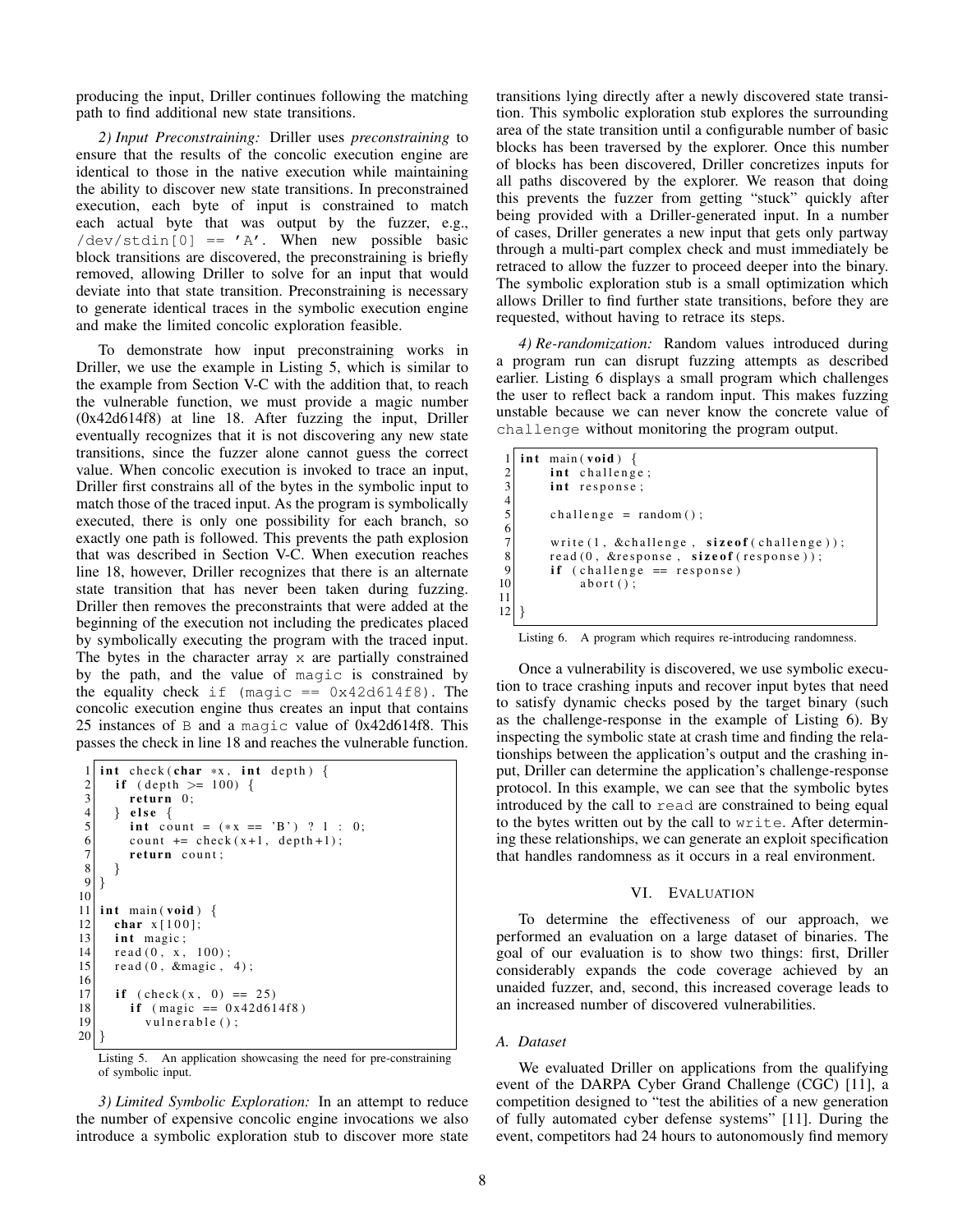corruption vulnerabilities and demonstrate proof by providing an input specification that, when processed by the application in question, causes a crash. There are 131 services in the CGC Qualifying Event dataset, but 5 of these involve communication between multiple binaries. As such functionality is out of scope for this paper, we only consider the 126 single-binary applications, leaving multi-binary applications to future work.

These 126 applications contain a wide range of obstacles that make binary analysis difficult, such as complex protocols and large input spaces. They are specifically created to stress the capabilities of program analysis techniques, and are not simply toy applications for hacking entertainment (unlike what is generally seen at Capture The Flag hacking competitions [22]). The variety and depth of these binaries allow for extensive testing of advanced vulnerability excavation systems, such as Driller. Furthermore, the results of the top competitors are available online, providing a litmus test for checking the performance of analysis systems against verified results.

### *B. Experiment Setup*

We ran our experiments on a computer cluster of modern AMD64 processors. Each binary had four dedicated fuzzer nodes and, when the fuzzer requires concolic execution assistance, it sent jobs to a pool of 64 concolic execution nodes, shared among all binaries. Due to constraints on the available memory, we limited each concolic execution job to 4 gigabytes of RAM. In all of our tests, we analyze a single binary for at most 24 hours, which is the same amount of time that was given to the teams for the CGC qualifying event. We analyzed each binary until either a crash was found or the 24 hours had passed.

All crashes were collected and replayed using the challenge binary testing tools to verify that the reported crashes were repeatable in the actual CGC environment. Thus, these results are *real*, verified, and comparable to the actual results from the competition.

## *C. Experiments*

We ran a total of three experiments in our evaluation. First, to evaluate Driller against the baseline performance of existing techniques, we attempted vulnerability excavation with a pure symbolic execution engine and a pure fuzzer. Then, we evaluated Driller on the same dataset.

The experiments were set up as follows:

- Basic fuzzing. In this test, each binary was assigned 4 cores for fuzzing by AFL, but the concolic execution nodes were deactivated. The fuzzer had no assistance when it was unable to discover new paths. Note that changes were made to AFL's QEMU backend to improve performance on CGC binaries, however, as mentioned previously no core changes to AFL's logic were made.
- Symbolic execution. We used an existing symbolic execution engine, based heavily on the ideas proposed by Mayhem [8], for the concolic execution test. To ensure a fair test against the state of the art, advanced state merging techniques were used to help limit the effects of state explosion, as proposed in Veritesting [1].

We analyze each binary by symbolically exploring the state space, starting from the entry point, checking for memory corruption. When a state explosion did occur, we used heuristics to prioritize paths that explored deeper into the application to maximize code coverage.

Driller. When testing Driller, each binary was assigned 4 cores for the fuzzing engine, with a total of 64 cores for the concolic execution component. The concolic execution pool processed symbolic execution jobs in a first-in-first-out queue as traces were requested by the fuzzing nodes when Driller determined that the fuzzers were "stuck". Symbolic execution traces were restricted to a one-hour period and a 4 gigabyte memory limit to avoid resource exhaustion from analyzing large traces.

We will discuss several different facets of our evaluation of Driller. We will start by discussing the results of the three experiments in terms of Driller's contribution to the number of vulnerabilities that we were able to find in the dataset. Next, we will discuss Driller's contribution in terms of code coverage over existing techniques. Finally, we will focus on an example application from the CGC dataset for an in-depth case study to discuss how Driller increased code coverage and identified the vulnerability in that application.

### *D. Vulnerabilities*

In this subsection, we will discuss the number of vulnerabilities that were discovered by the three experiments, and frame Driller's contribution in this regard.

The symbolic execution baseline experiment faired poorly on this dataset. Out of the 126 applications, symbolic execution discovered vulnerabilities in only 16.

Out of the 126 Cyber Grand Challenge applications in our experimental dataset, fuzzing proved to be sufficient to discover crashes in 68. Of the remaining 58 binaries, 41 became "stuck" (i.e., AFL was unable to identify any new "interesting" paths, as discussed in Section IV, and had to resort to random input mutation) and 17, despite continuing to find new interesting inputs, never identified a crash.

In Driller's run, the fuzzer invoked the concolic execution component on the 41 binaries that became "stuck". Figure 7 shows the number of times that concolic execution was invoked for these binaries. Of these, Driller's concolic execution was able to generate a total of 101 new inputs for 13 of these applications. Utilizing these extra inputs, AFL was able to recover an additional 9 crashes, bringing the total identified crashes during the Driller experiment to 77, meaning that Driller achieves a 12% improvement over baseline fuzzing in relation to discovered vulnerabilities.

Of course, most of the applications for which crashes were discovered in the Driller experiment were found with the baseline fuzzer. In terms of unique crashes identified by the different approaches, the fuzzer baseline discovered 55 crashes symbolic execution failed to discover. 13 of its vulnerabilities were shared with the symbolic execution baseline. A further 3 symbolic execution baseline vulnerabilities overlap with vulnerabilities recovered by Driller, leaving application for which the symbolic execution baseline alone found a vulnerability, and leaving 6 applications for which Driller's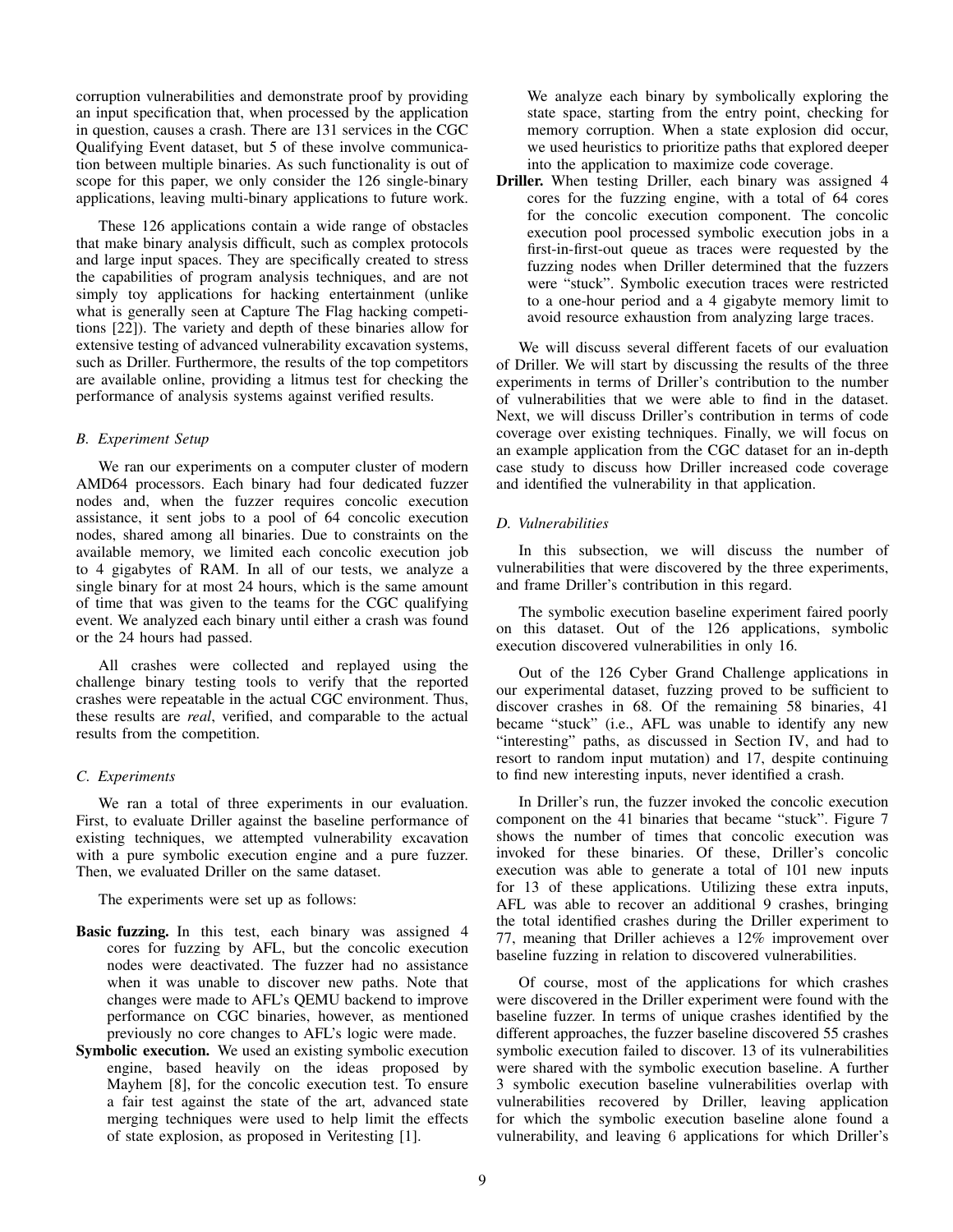approach was the only one to find the vulnerability. Essentially, Driller effectively merges and expands on the capabilities offered by baseline fuzzing and baseline concolic execution, achieving more results than both do individually. These results are presented in Figure 5.

In total, Driller was able to identify crashes in 77 unique applications, an improvement of 6 crashes (8.4%) over the union of the baseline experiments. This is the same number of crashes as identified by the top-scoring team in the competition (and significantly higher than any of the other competitors), in the same amount of time. Without Driller (i.e., with the two baseline approaches), we would not have achieved these results. Note that we are well-aware that the comparison to a participating team is only indicative and it is not meant to be qualitative. The participating team was operating under strict time constraints, with little or no space for errors. Our experiments benefit from additional time to prepare and our techniques could be refined throughout the course of Driller's development.

These results demonstrate that enhancing a fuzzer with selective concolic execution improves its performance in finding crashes. By advancing the state of the art in vulnerability excavation, Driller is able to crash more applications than the union of those found by fuzzing and by symbolic execution separately. While a contribution of 6 unique vulnerabilities might seem low compared to the total number of applications in the CGC qualifying event, these crashes represent vulnerabilities deep in their respective binaries, many of which require multiple concolic execution invocations to penetrate through several compartments.

# *E. State Transition Coverage*

Selective symbolic execution is able to overcome a fundamental weakness of fuzzers when dealing with "magic" constants and other complex input checks. That means that, after the fuzzer is unable to identify new interesting inputs (for example, due to a failure to guess a hash or a magic number), the concolic execution engine can generate an input allowing the fuzzer to continue exploring paths beyond where it had become stuck. This aspect of Driller can be observed in Table I, which shows the breakdown of how state transitions were found during execution. In applications in which the symbolic execution was able to find a new path, fuzzing alone had only found an average of 28.5% of the block transitions.

As expected, the symbolic traces account for only a small amount of new state transitions in these binaries (about 15.1% on average), as the symbolic exploration is limited in scope and reserved mostly for identifying and passing interesting checks. However, the inputs produced by the concolic execution engine help the fuzzing engine in successfully penetrating these state transitions. The fuzzing engine's subsequent modifications of these inputs allow it to find, on average, an additional 56.5% of state transitions. In total, for the applications in which the fuzzer eventually gets stuck and symbolic execution found a new path, 71.6% of the state transitions resulted from the inputs based on those that were generated during symbolic traces. The fact that the small numbers of concolicallycontributed inputs result in a much larger set of state transitions that the fuzzer can explore demonstrates that the inputs



| <b>Method</b>           | <b>Crashes Found</b> |
|-------------------------|----------------------|
| Fuzzing                 | 68                   |
| Fuzzing $\cap$ Driller  | 68                   |
| Fuzzing $\cap$ Symbolic | 13                   |
| Symbolic                | 16                   |
| Symbolic $\cap$ Driller | 16                   |
| Driller                 | T                    |

Fig. 5. The makeup of the experimentation results. The Venn Diagram shows the relative coverage of Basic Fuzzing (AFL), Symbolic Execution, and Driller in terms of finding crashes in the CGC dataset. The circle labeled F represents crashes found by fuzzing, S represents crashes found by symbolic execution, and D represents crashes found by driller. The table presents these results in terms of the relative effectiveness of the different methods and their improvement relative to each other. The attentive reader can see that Driller identifies a super-set of the crashes found by Fuzzing and Symbolic Execution.

generated by Driller's concolic execution engine stimulated a much deeper exploration of the application. It is important to keep in mind that this number only applies to 13 of the 41 applications which became "stuck" and were able to have a new path identified by symbolic execution. These percentages are normalized over the total amount of basic blocks that we saw over the course of the experiment, as generating a complete Control Flow Graph statically requires heavyweight static analysis that is outside of the scope of this paper.

As discussed in Section IV, we consider a state transition to be an ordered pair of basic blocks (A,B) where block B is executed immediately following block A. In other words, a state transition is an *edge* in a Control Flow Graph where each node represents a basic block in the program. It is clear that if we find every state transition that we have complete code coverage. Similarly, if we find few state transitions, than we likely have very low coverage. Thus, it is reasonable to use the number of unique state transitions as a measure of code coverage. In Figure 6, we show how Driller improved the basic block coverage over time, by showing how many additional basic blocks were discovered as a result of Driller,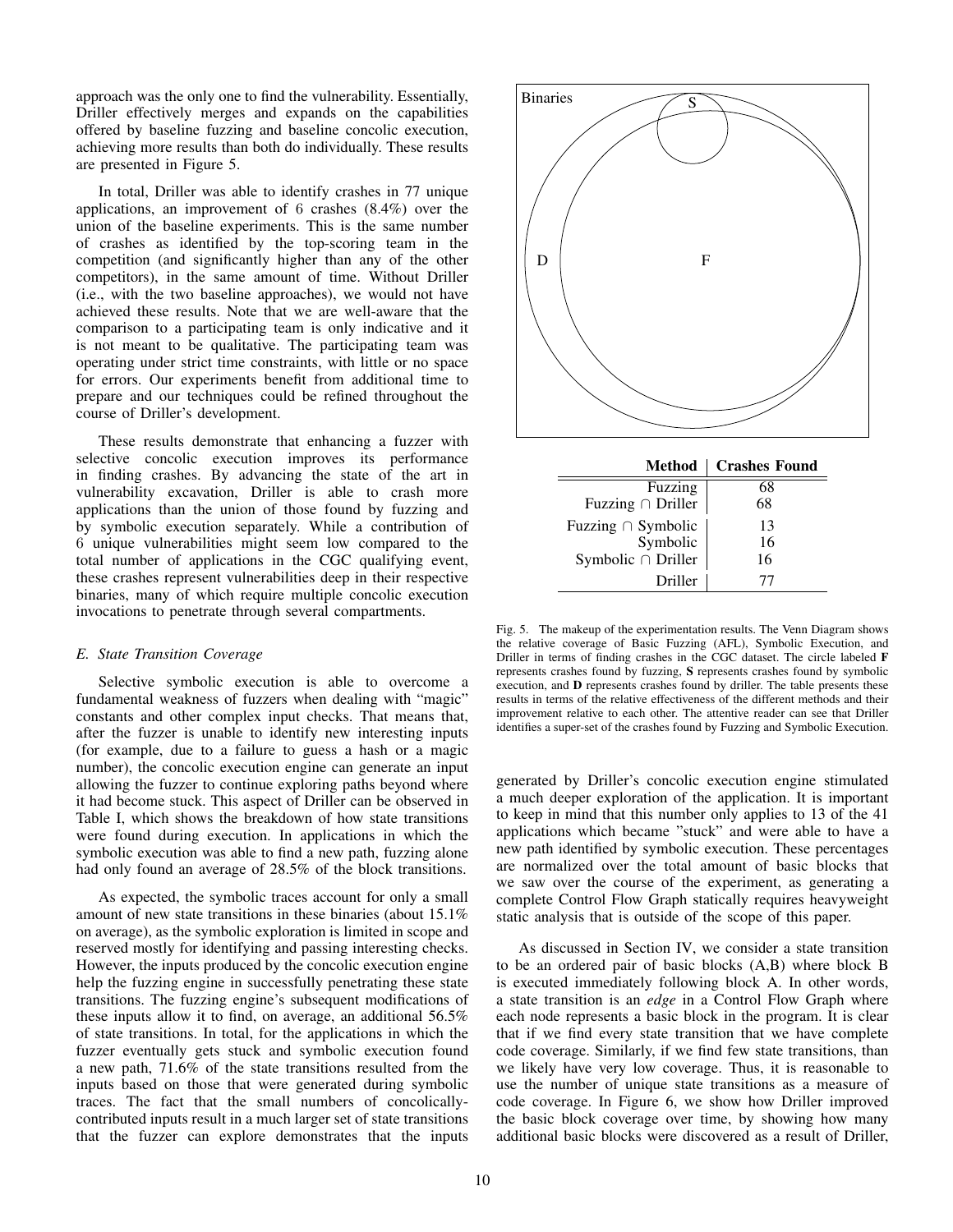that the fuzzer was unable to find on its own.



Normalized Execution Time

Fig. 6. The number of additional basic blocks found by Driller over time, that the fuzzer was unable to find on its own. Execution time is shown normalized to the execution time of the binary, which varies depending on if/when it crashed. This graph includes the 13 binaries that invoked, and benefited from, concolic execution.

## *F. Application Component Coverage*

A goal of the symbolic traces in Driller is to enable the fuzzer to explore the various compartments in a binary, where the compartments may be separated by complex checks on user input. We expect to see inputs generated by invocations of the concolic tracer correspond to finding new compartments in the application. That is, the inputs generated by the concolic execution engine should enable the fuzzer to reach and explore new areas of code.



Fig. 7. Graph showing how many times concolic execution was invoked in binaries where fuzzing could not crash the binary on its own.

As shown in Figure 5, 68 of the 126 applications in the data set did not have any difficult checks that needed Driller's symbolic execution. These correspond to applications for which the fuzzing component independently found crashing inputs or for which it never became "stuck". These applications tend to be the ones with simple protocols and fewer complex checks. On the other hand, Driller was able to satisfy at least one difficult check in 13 of the binaries and multiple difficult checks in 4 of the binaries. These compartments are difficult for basic fuzzers to enter because of the specific checks separating them, but solvable by the hybrid approach employed by Driller.

Each invocation of concolic execution has the potential to guide execution to a new compartment in the application. This can be measured by analyzing the basic block coverage of Driller before a fuzzing round gets "stuck" and invokes concolic execution versus the coverage achieved by the subsequent round of fuzzing, after the concolic execution component pushed execution through to the next compartment. We present this in Figure 8, by showing the fraction of basic blocks, normalized to the total number of basic blocks discovered throughout the experiment, for each binary on which concolic execution was invoked, at each stage of the analysis. The graph demonstrates that Driller *does* drive execution into new compartments in applications, allowing the fuzzer to quickly explore a greater amount of code. We present an in-depth example in this for our case study in Section VI-G.

Percent of Transitions Found as Iterations of Concolic **Execution and Fuzzing** 



Fig. 8. Graph showing how each invocation of concolic execution lead to more basic block transitions found. Only shown for binaries in which symbolic execution identified additional inputs.

# *G. Case Study*



Fig. 9. For the binary 2b03cf01, which Driller crashed in about 2.25 hours, this graph shows the number of basic blocks found over time. Each line represents a different number of invocations of symbolic execution from zero to three invocations. After each invocation of symbolic execution, the fuzzer is able to find more basic blocks.

This section will focus on a single application to explain, in-depth, Driller's operation. We will focus on the CGC qualifying event application whose identifier is 2b03cf01.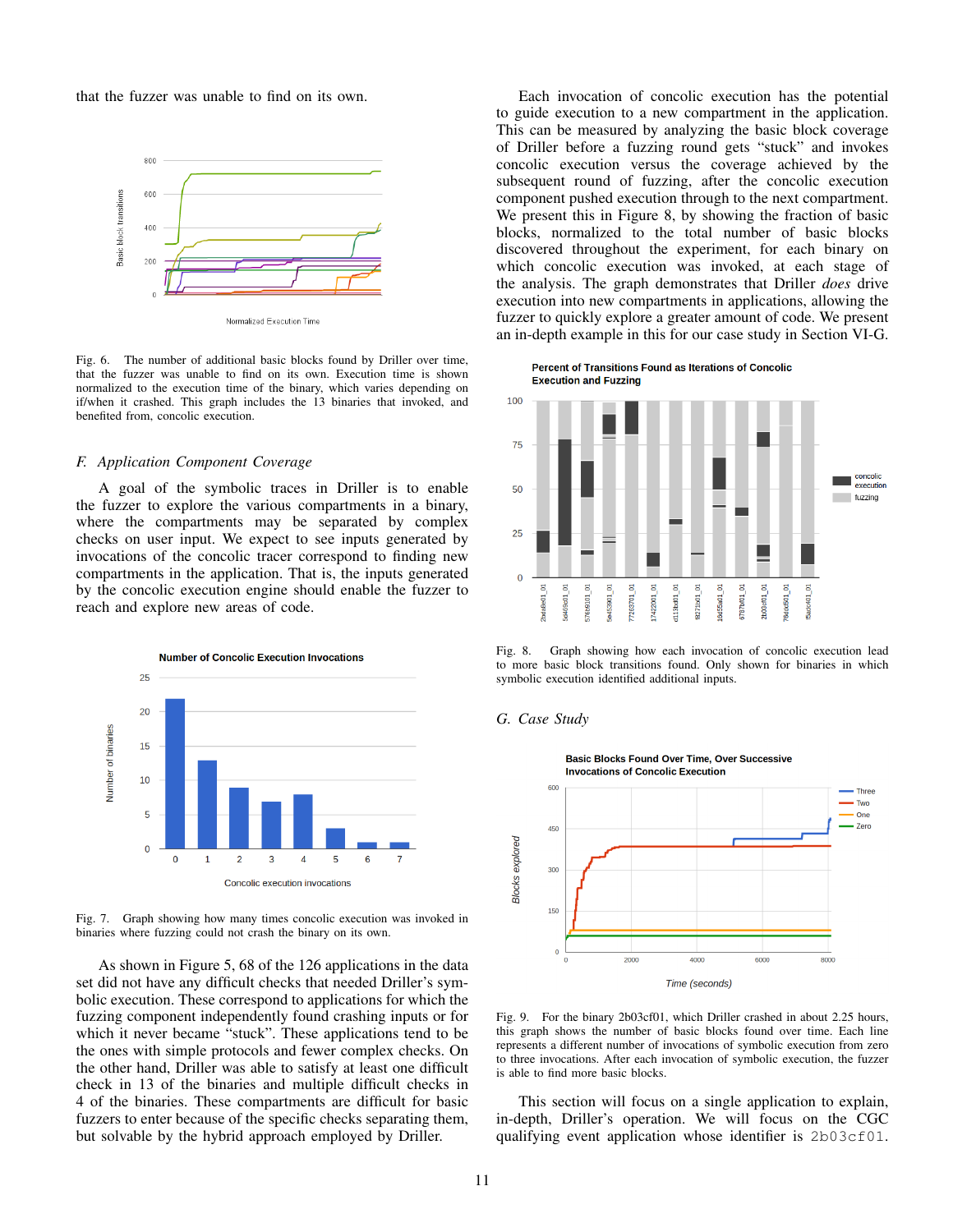|          | <b>Type of State Transition</b>  | Percentage of discovered blocks<br>across all binaries | Percentage of discovered blocks<br>across binaries where concolic<br>execution found at least one input |
|----------|----------------------------------|--------------------------------------------------------|---------------------------------------------------------------------------------------------------------|
|          | Initial Fuzzing Run              | 84.2                                                   | 28.4                                                                                                    |
|          | Identified by Concolic Execution | 3.3                                                    | 15.1                                                                                                    |
|          | Post-Concolic Fuzzing Runs       | 12.5                                                   | 56.5                                                                                                    |
|          | Total                            | 100                                                    | 100                                                                                                     |
| TABLE I. |                                  |                                                        | BREAKDOWN OF WHAT PERCENTAGE OF DISCOVERED STATE TRANSITIONS WERE FOUND BY WHAT                         |

METHOD, AMONG BINARIES WHICH INVOKED CONCOLIC EXECUTION AND BINARIES FOR WHICH CONCOLIC EXECUTION IDENTIFIED AT LEAST ONE INPUT.

| 1              | enum $\left\{ \right.$           |
|----------------|----------------------------------|
| $\overline{c}$ | MODE BUILD = $13980$ .           |
| $\overline{3}$ | $MODE$ _EXAMINE = $809110$ ,     |
|                | $\}$ ;                           |
| $\frac{4}{5}$  |                                  |
| 6              |                                  |
| $\overline{7}$ |                                  |
| 8              | $RECV(model, sizeof(uint32_t));$ |
| 9              |                                  |
| 10             | switch $(\text{mode}[0])$ {      |
| 11             | case MODE_BUILD:                 |
| 12             | $ret = do_buid()$ ;              |
| 13             | break:                           |
| 14             | case MODE EXAMINE:               |
| 15             | $ret = do examine()$ ;           |
| 16             | break:                           |
| 17             | default:                         |
| 18             | $ret$ = ERR INVALID MODE;        |
| 19             |                                  |

Listing 7. The first complex check in the 2b03cf01 application.

The interested reader can find the source code for this application on DARPA's github repository [12] under the public name NRFIN\_00017. Additionally, we present the call graph of this binary, which we will refer to throughout this case study, in Figure 10. This graph demonstrates the performance of successive invocations of Driller's fuzzing and concolic execution components – the nodes discovered by successive fuzzing invocations are drawn in progressively darker colors and the transitions recovered by the concolic execution component are illustrated with differently-drawn edges. The different colors of nodes represent different compartments in this binary – within the compartment, fuzzing successfully produces inputs to trigger new interesting paths while concolic execution is needed to satisfy the complex checks and guide execution flow between compartments.

This application represents a power testing module, in which the client provides the server an electrical design and the server builds a model of the electrical connectivity. This is not a simple binary: it provides a variety of complex functionality to the user and requires properly formatted input, against which there are a number of complex checks.

When Driller fuzzes this binary, the first of these complex checks causes the fuzzer to get stuck almost immediately after finding only 58 basic blocks across a fairly small compartment of the application, consisting of a handful of functions containing initialization code. The fuzzing engine gets stuck on a check on user input. For convenience, the snippet in question, corresponding to node "A" in Figure 10, is reproduced in Listing 7, although, of course, Driller operates directly on binary code.

Looking at the source code, we see that the two primary

commands called from the main loop require the user to give a specific 32-bit number to select a "mode of operation". To call the function *do build()*, the user must provide the number 13980, and to call the function *do examine()*, the user must provide the number 809110. Although, these checks appear simple to a human, a fuzzer must essentially brute force them. Thus, the chance that the fuzzer will guess these magic numbers is minuscule, and, as a result, the fuzzing component gets stuck.

After the fuzzer is unable to identify new interesting paths, Driller invokes the concolic execution component to trace the inputs that the fuzzer has collected thus far, and find new state transitions. Driller finds inputs which will drive execution to both of the aforementioned functions, and returns them to the fuzzer for exploration. Again, the fuzzer gets stuck fairly quickly, this time at node "B" in Figure 10 at another complex check. Driller's concolic execution engine is invoked a second time, generating enough new inputs to pass these checks. From this point, the fuzzer is able to find 271 additional basic blocks within a large compartment of the application that processes generic input which, for this application, consists of parsing code relating to analysis of the user-provided electrical design. Eventually, the fuzzer finds all of the interesting paths that it can in that compartment and decides that it is not making further progress, leading to another invocation of Driller's concolic execution engine.

This time, Driller finds 74 new basic blocks and generates inputs that reach them by successfully passing checks on the input that the fuzzer had not previously satisfied. These additional basic blocks (represented by the black nodes in Figure 10) comprise the functionality of adding specific circuit components. For the interested reader, Listing 9 presents one of the functions that contains specific checks against user input with which fuzzers have trouble. Input representing these components must adhere to an exact specification of a circuit component, and the checks of these specifications is what the third invocation of Driller's concolic execution engine finds. These constants that are used in this function's checks are defined in the code reproduced in Listing 8. A fuzzer cannot guess these constants without exhausting a huge search space, as they are specific values of 32-bit integers. Driller's symbolic execution, however, can find these constants easily, since the comparisons in the code produce easy-to-solve-for conditions on paths taking these branches.

Listing 8. An enum definition with explicit constants. In order to guess these constants, these specific values must be guessed from a search space of  $2^{32}$  numbers.

 $type def$  enum {

<sup>2</sup> FIFTEEN\_AMP =  $0 \times 00000000$  f,<br>3 TWENTY AMP =  $0 \times 000000014$ .

TWENTY\_AMP =  $0 \times 000000014$ ,

<sup>4</sup> } CIRCUIT MODELS T ;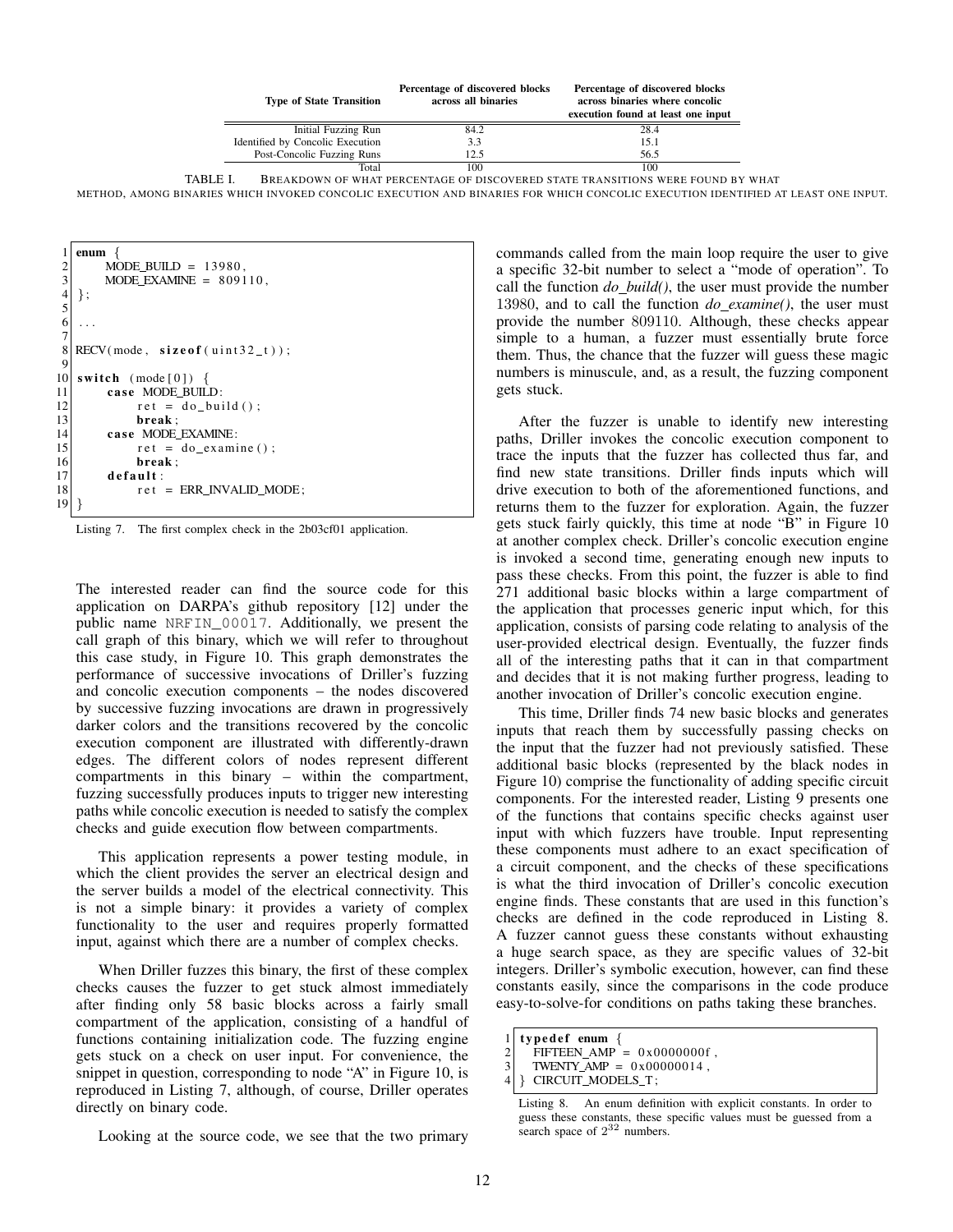

Fig. 10. Graph visualizing the progress made by Driller in discovering new compartments. Each node is a function; each edge is a function call, but return edges are excluded to maintain legibility. Node "A" is the entry point. Node "B" contains a magic number check that requires the symbolic execution component to resolve. Node "C" contains another magic number check.



Fig. 11. The sequence of compartments through which execution flows for a trace of the crashing input for CGC application 2b03cf01. Driller's ability to "break into" the fourth compartment (represented by the black nodes) was critical for generating the crashing input. The generated, derandomized crashing input was "A\x00\x00\x00\x00\x00\x00\x00\x9c6\x00\x00\x18\x04\x00\x00\x18'\x00\x00A\x00\x00\x00\x00\x00\x00\x00\x9c6\x00\x00\x19\x04\x00 \x00\x14\x00\x00\x00A\x00\xf8\xff\xff\xec\x00d\x96X\x0c\x00\x06\x08\x00\x00\x10\x00\x00\x00A\x00\x00\x00\x00\x00\x00\xfb\x96X \x0c\x00\x02\x08\x00\x00\x18'\x00\x00A\x00\xebA\x00\x00d\x96X\x0c\x00\x06". The full exploit specification, conforming to the DARPA CGC exploit specification format and accounting for randomness, is available in Appendix A.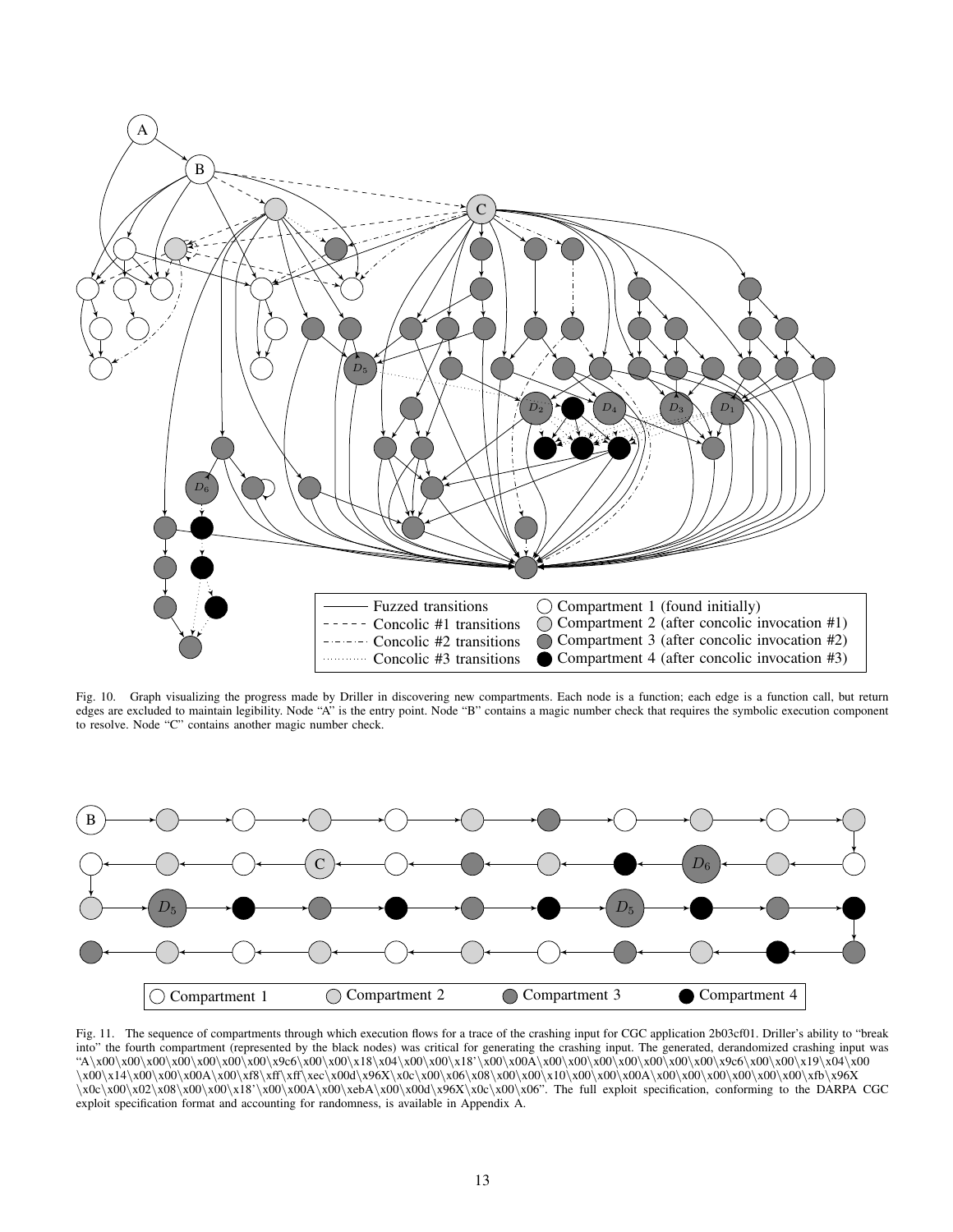```
1 int8_t get_new_breaker_by_model_id
           (CIRCUIT_MODELS_T model_id, breaker_t *
           breaker\_space, uint8_t breaker_space_idx) {
 \begin{array}{c|c} 2 & \text{int}8 \text{t} \text{res} = \text{SUCCESS} ; \\ 3 & \text{switch} \text{ (model id)} \end{array}\begin{array}{c|c} 3 & \textbf{switch} \ (\text{model_id}) & \{ \\ 4 & \textbf{case} \ \text{FIFFEEN AMF} \end{array}4 case FIFTEEN_AMP:<br>
create_breaker(
              c r e a t e _b r e a k e r (15,
                      breaker\_space, breaker\_space\_idx);
 \begin{array}{c|c}\n6 & \text{break} \\
7 & \text{case} \\
\end{array}case TWENTY_AMP:
 8 create_breaker (20,
                       breaker_space, breaker_space_idx);
 9 break ;
10 default:
11 / / i n v a l i d m o d el i d
12 res = -1;
13 }
14 return res;
15 }
```
Listing 9. A function with a switch statement testing user input against a number of specific values

Driller's new input is then passed back to the fuzzer in order to quickly assess the new coverage generated by the change. Listing 10 shows some of the code that executes for the first time as a result of the new input. The user input that this new component processes is no longer specific, but general, making it suitable for the fuzzer. From this point on, the fuzzer continues to mutate these inputs until it triggers a vulnerability caused by a missing sanitization check in the application.

|                | static void create_breaker                                  |
|----------------|-------------------------------------------------------------|
|                | (uint8_t amp_rating, breaker_t *                            |
|                | breaker_space, uint8_t breaker_space_idx) {                 |
| 2              | $breaker$ _space $\rightarrow$ id = breaker_space_idx;      |
| 3              | breaker_space $\rightarrow$ amp_rating = amp_rating;        |
| $\overline{4}$ | $breaker$ _space $\rightarrow$ outlets = list_create_dup(); |
|                | if (breaker_space->outlets                                  |
|                | $== NULL)$ { _terminate (ERRNO_ALLOC); }                    |
|                |                                                             |
|                |                                                             |

Listing 10. Code executed as a result of passing the specific check

In a semantic sense, the vulnerability involves initializing a new breaker object in the circuit the user creates. Later on, the circuit will be tested for connectivity, among other things, and component-specific logic will be invoked depending on the materials of which the circuit is composed. Satisfying the check to add a breaker will expand the bug-searching coverage to include breaker-specific code. Triggering this vulnerability requires the inclusion, in the provided circuit diagram, of specifically crafted breaker components. The inputs required to trigger the creation of these components are what Driller recovers in the third concolic execution invocation, and the final fuzzing invocation mutates them enough to trigger the vulnerable edge case.

The final path taken by the crashing input is shown in Figure 11. Starting at the entry point, this path goes through progressively harder-to-reach compartments (represented by the different colors of the nodes) until the condition to trigger the edge is created. This binary was not crashed in either baseline experiment – the unaided fuzzer was never able to reach compartments of the code "protected" by the complex checks, and the symbolic exploration engine experienced an almost immediate path explosion in the input-processing code. By combining the merits of fuzzing and concolic execution, Driller was able to crash this binary in approximately two and a quarter hours.

We present the amplification in basic block coverage that each concolic execution invocation produces in this binary, plotted over time, in Figure 9.

#### VII. DISCUSSION

Driller carries out a *unified* analysis by leveraging both symbolic execution and fuzzing. This allows Driller to address some of the drawbacks of each analysis with its complement. In this section, we will discuss the limitations of Driller and future directions of research to further augment automated vulnerability extraction.

### *A. Limitations*

Both a benefit and pitfall of Driller is its borrowing of state-space interpretation from AFL. AFL represents state simply by tracking state-transition tuples to rough "hit counts" (how many times the state-transition was encountered). This moderately light representation of state is what allows AFL to be so efficient as each path's state is only defined by the collection of state-transition tuples it encountered combined with how many times they were encountered. Driller uses this same data structure to determine which state transitions are worth solving for. We provide an example of how this can limit Driller in Listing 11

```
1 int static_strcmp(char *a, char *b){<br>for (\frac{1}{2}, a; a++), b++)}
2<br>3 for (:*a: a++, b++) {<br>if (*a != *b)\begin{array}{c|c}\n3 \\
4\n\end{array} if (*a != *b)<br>break;
 \begin{array}{c} 4 \\ 5 \end{array} break;
          \mathcal{F}\frac{6}{7}\begin{bmatrix} 7 \\ 8 \end{bmatrix} return *a – *b;
    8 }
 9
10 int main (void) {
11 read (0, user_{command}, 10);
12
13 if (static_strcmp
             ("first\_cmd", user\_command) == 0) {
14 cmd1();
\begin{array}{c} 15 \\ 16 \end{array} }
          else if (static_strcmp
                ("secondcmd", user{}_command) == 0) {
17 cmd2();
\begin{array}{c} 18 \\ 19 \end{array} }
          else if (static_strcmp
                 ("crash\_cmd", user\_command) == 0) {
20 abort ();
21 }
22
23 return 0:
24 }
```
Listing 11. An example of minimal state representation limiting discovery of new state transitions.

This listing demonstrates a state-transition which occurs in multiple command handlers. Since each branch relies on static\_strcmp, AFL itself will not be able to distinguish between state-transitions inside different invocations of static strcmp. Driller uses the same metric to determine which state-transitions need to be solved. As such, Driller will not try to solve for the if statement on line 3 more than once, even though it is used for different comparisons. Additionally, inputs which have one or two additional matching characters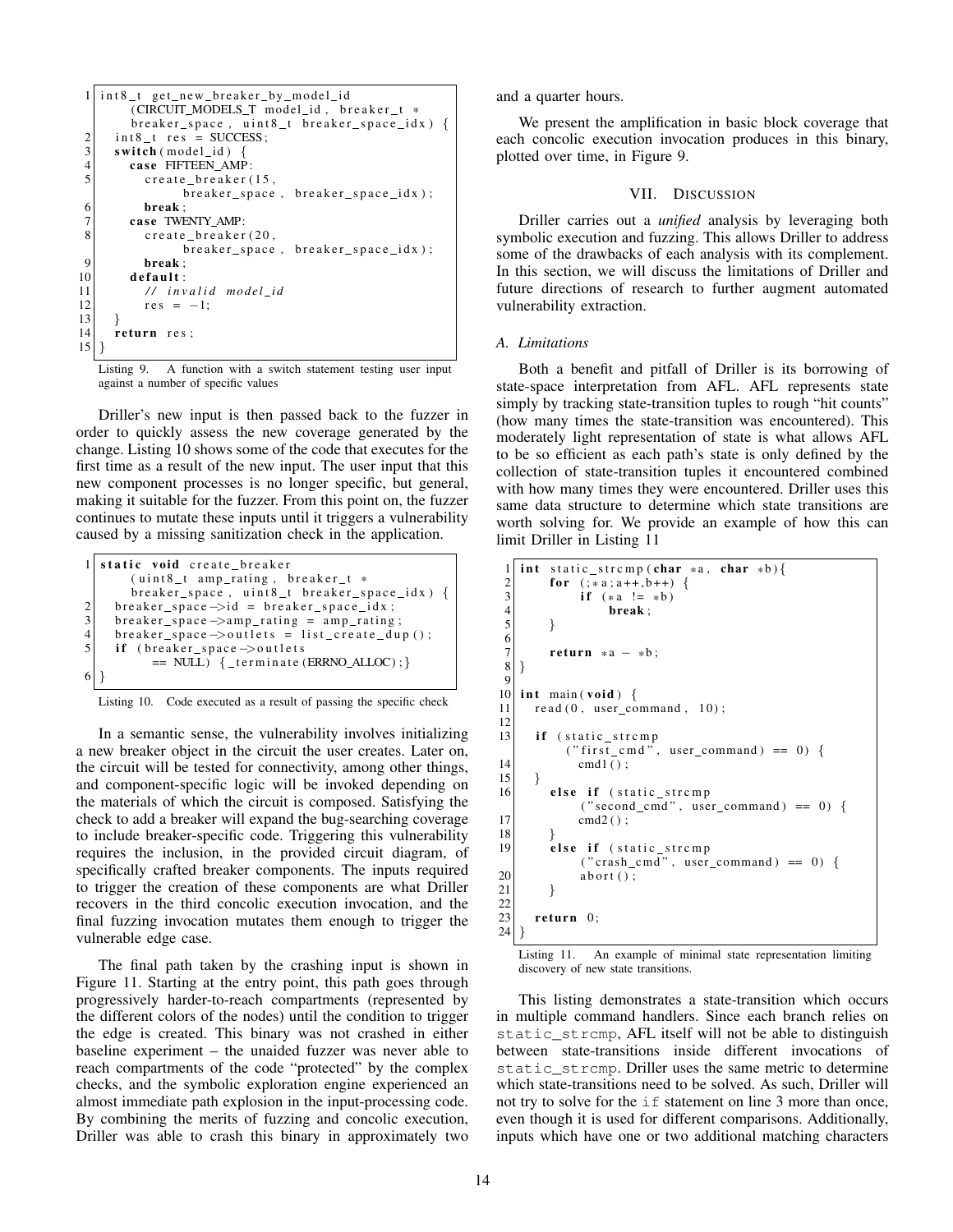would not be considered interesting by AFL. Of course if the entire string was discovered by Driller, AFL would find it interesting and adopt it. Driller attempts to mitigate the effects of this problem with the symbolic explorer stub (described in V-D3) invoked at each new state transition. However, we believe this is an imperfect solution and ultimately a better representation of state might be required.

Another limitation of Driller is the case when user input is treated as *generic* input in one component and *specific* input in another. Consider the program presented in Listing 12.

This application reads a command and a hash from the user and verifies the hash. This compartment, spanning lines 1 through 11, treats the command as generic input and the hash as specific input. After this, however, the application checks, in multiple stages, that the provided command was "CRASH!!". Fundamentally, this reclassifies the user\_command as specific input, as it must be matched exactly. This triggers a case that reduces Driller to a symbolic execution engine, as explained below.

```
1 int main (void) {
 2 char user_command [10];<br>3 int user_hash;
        int user_hash;
 \frac{4}{5}read(0, user_{command}, 10);6 read (0, user\_hash, sizeof(int));\begin{array}{c} 7 \\ 8 \end{array}\begin{array}{ll} 8 & \text{if} \ (\text{user\_hash} != \text{hash}(\text{user\_command})) \\ \text{outs("Hash mismatch!");} \end{array}\begin{bmatrix} 9 \\ 10 \end{bmatrix} puts ("Hash mismatch!");<br>
return 1;
        return 1;<br>}
11 }
12
13 if (strncmp("CRASH", user command, 5) == 0) {
14 puts ("Welcome to compartment 3!");<br>
15 if (user command [5] == '!') {
            if (user_{command}[5] == ' !') {
16 path_explosion_function();
17 \left\{\n \begin{array}{c}\n \text{if} \quad \text{(user\_command[6]} == ' !') \\
 \text{puts} \quad \text{``CRASHING''}\n \end{array}\n \right.\n \right\}puts ("CRASHING");
19 abort ();
20 }
21 }
22 }
23
24 return 0;
25 }
```
Listing 12. An example of input being used as generic input in one place and specific input in another. A crashing input for this binary is "CRASH!!" followed by its hash.

Passing through the first stage, into compartment 3, is straightforward – Driller's concolic execution engine will identify an input that starts with "CRASH" and its corresponding hash (as this is a forward-calculation of a hash, there is no concern with having to "crack" the hash; Driller merely needs to calculate it). However, after this, the fuzzer will no longer function for exploring this compartment. This is because any random mutations to either the hash or the input will likely cause execution to fail to proceed from compartment 1. Thus, the fuzzer will quickly get stuck, and Driller will invoke the concolic execution engine again. This invocation will guide Driller to compartment 4, on line 16, and hand execution back to the fuzzer. However, the fuzzer will again fail to proceed, decide that it is stuck, and trigger concolic execution.

This cycle will continue, making the fuzzing component useless and essentially reducing Driller to symbolic exploration. Worse, in this application, compartment 4 calls a function (path\_explosion\_function) that causes a path explosion. Without the mitigating effects of its fuzzing engine, Driller is unable to reach compartment 5 (lines 18 and 19) and trigger the bug.

This represents a limitation in Driller: in certain cases, the fuzzing component can become effectively disabled, robbing Driller of its advantage. A potential future step in mitigating this issue is the ability to generate "semi-symbolic" fuzzing input. For example, the concolic engine might pass a set of constraints to the fuzzer to ensure that the inputs it generated conform to some specification. This would take advantage of the concept of *generational fuzzing* [18] to create "input generators" to aid the fuzzer in reaching and exploring application compartments.

The limitation exemplified by Listing 12 shows how a specific input can prevent the fuzzer from effectively mutating the generic input. However, for other types of specific input, even with multiple components, AFL can still fuzz the deeper components. Even in the most difficult cases, such as hash checks, Driller will still be able to mutate any input that is unrelated to the hash, such as input after the hash is checked. We do expect some decrease in performance after Driller has found multiple components. This is because AFL has no knowledge of the constraints from the symbolic execution engine, so there will be a fraction of the fuzzing cycles wasted trying to mutate specific inputs.

## VIII. CONCLUSION

In this paper, we presented Driller, a tool that combines the best of dynamic fuzzing and concolic execution to efficiently find bugs buried in a binary. We introduce the concept of a *compartment* of a binary, which largely separate functionality and code. Within Driller, fuzzing provides a fast and cheap overview of a compartment, effectively exploring loops and simple checks, but often fails to transition *between* compartments. Selective concolic execution gets into state explosions when considering loops and inner checks, but is highly effective at finding paths between compartments of a binary. By combining these two techniques, where each individually fails, Driller is able to explore a greater space of functionality within the binary.

We evaluated Driller on 126 binaries from the DARPA Cyber Grand Challenge Qualifying Event. Driller found 77 crashes, a substantial improvement over basic fuzzing's 68 crashes. We believe the technique shows promise for general-purpose bug-finding in all categories of binaries.

#### ACKNOWLEDGMENTS

We would like to thank all contributors to the DARPA Cyber Grand Challenge organization (for providing an excellent testing ground for our tool), Michal Zalewski (his public tool, AFL, and documentation proved immensely useful), Secure Business Austria, the contributors of angr, and of course, all our fellow Shellphish CGC team members, *donfos* in particular. This material is based on research sponsored by DARPA under agreement number N66001-13-2-4039. The U.S. Government is authorized to reproduce and distribute reprints for